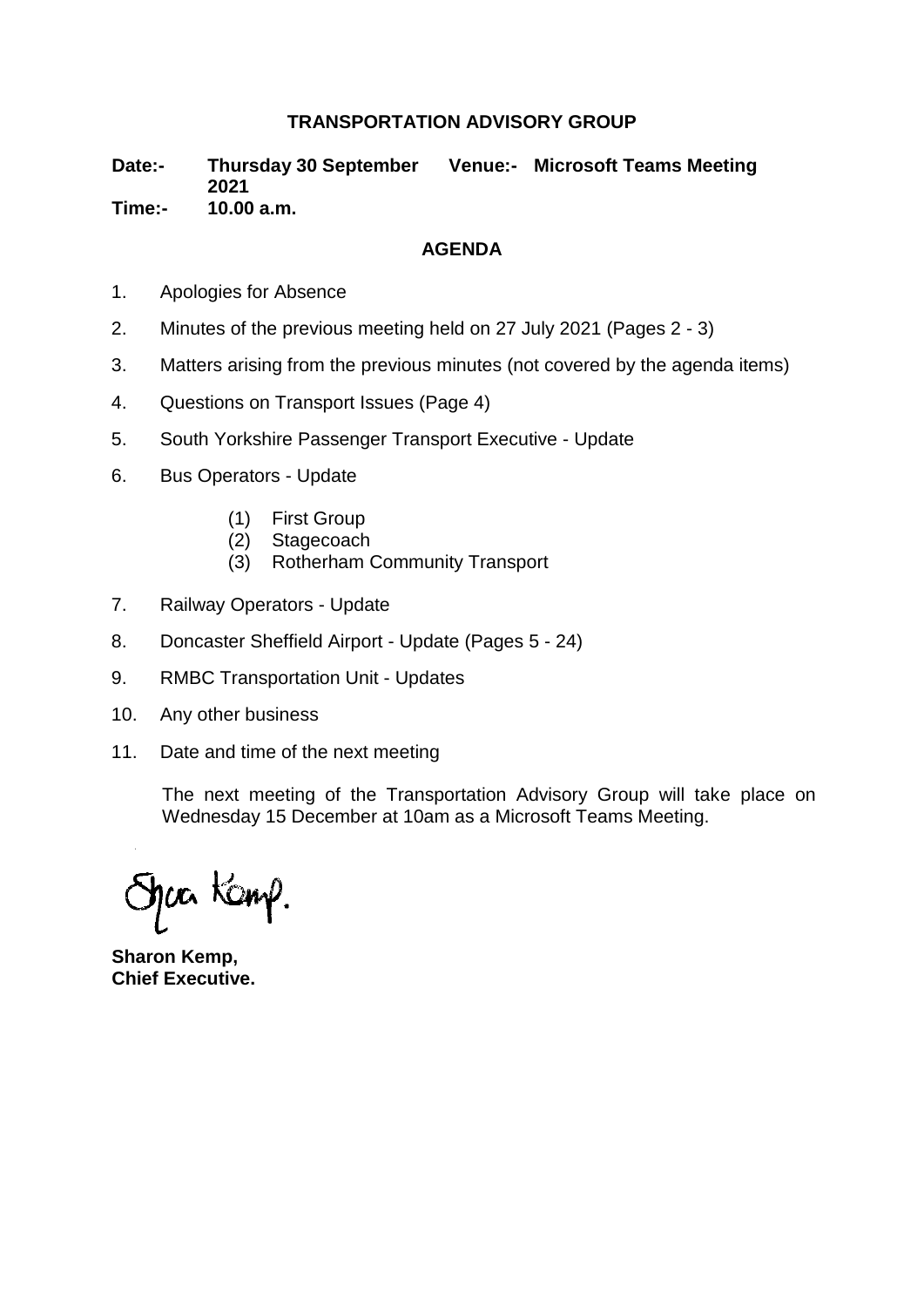**1 TRANSPORTATION ADVISORY GROUP - 27/07/21**

#### **TRANSPORTATION ADVISORY GROUP Tuesday 27 July 2021**

Present:- Councillor Beck (in the Chair); The Mayor (Councillor Jenny Andrews), Councillors The Mayor (Councillor Jenny Andrews), Cusworth, Pitchley and Sheppard.

Paul Hopkinson, First Group, was also in attendance.

Apologies for absence were received from Councillors Atkin and McNeely and Duncan Fletcher (First Group).

# **1. MINUTES OF THE PREVIOUS MEETING**

Consideration was given to the minutes of the previous meeting of the Transportation Advisory Board held on 10th March, 2021.

**Agreed:-** That the minutes of the previous meeting be approved as a true record.

# **2. RENAMING OF THE TRANSPORTATION ADVISORY BOARD**

Discussion ensued on the proposed renaming of the Transportation Advisory Board.

**Agreed:-** That the Transportation Advisory Board be now known as the Transportation Advisory Group.

# **3. REVISED TERMS OF REFERENCE FOR THE TRANSPORTATION ADVISORY GROUP**

Consideration was given to the proposed revised Terms of Reference for the Transportation Advisory Group. It was noted that the last revision had been in November, 2016, and felt timely to provide a better representation of the Group.

Members welcomed that future meetings would now be webcast and that invitations to the meeting would be extended to all Elected Members. This would provide everyone with the opportunity to attend as and when there was a particular issue in their Ward and the opportunity to discuss with the bus providers concerned.

**Agreed:-** That the proposed revised Terms of Reference be agreed subject to the following:-

(1) That agendas be circulated 7 working days before the meeting;

(2) That Members should raise queries regarding traffic and transportation issues in writing with the Chair not less than 15 working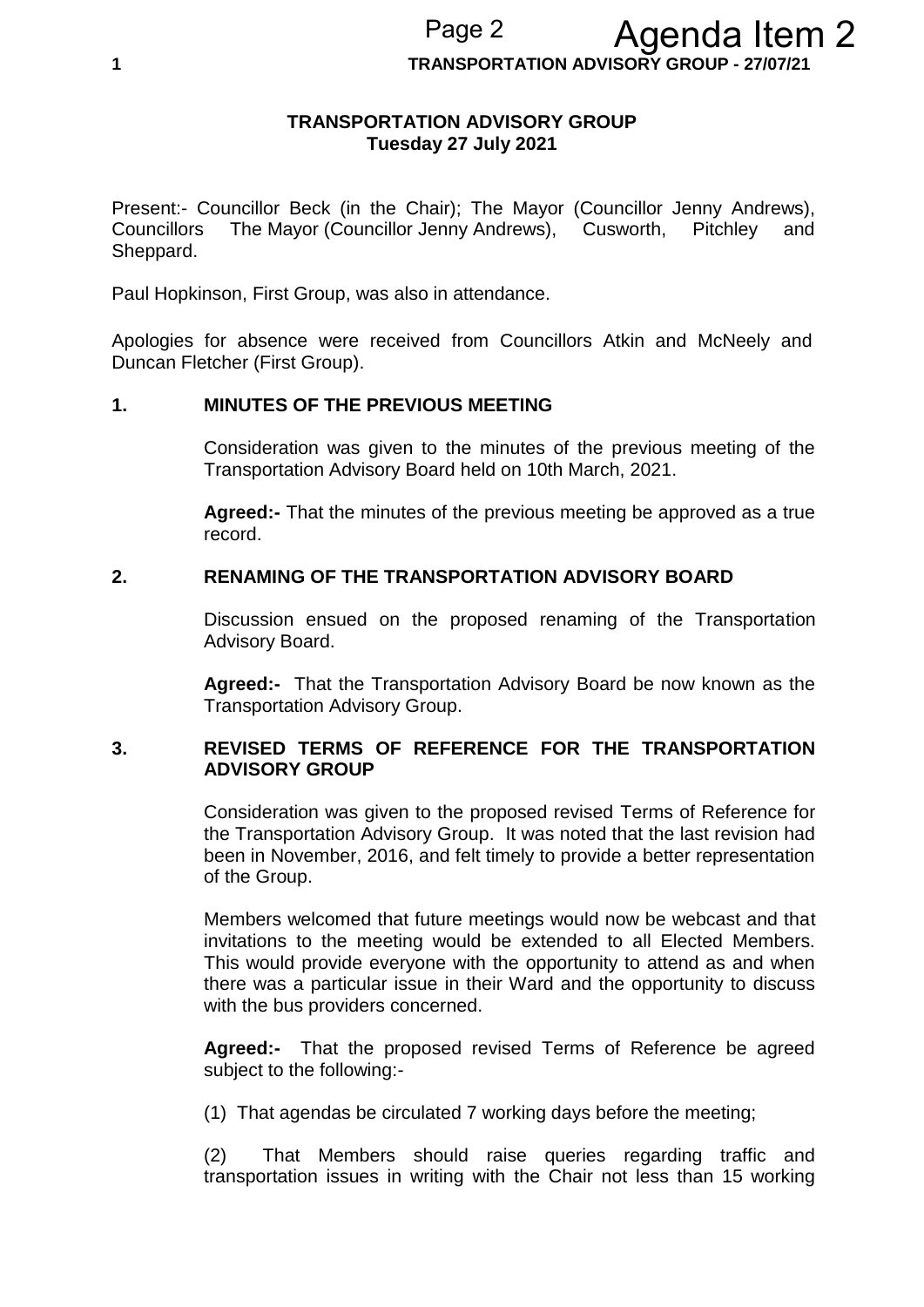#### **TRANSPORTATION ADVISORY GROUP - 27/07/21 2**

days in advance of the meeting.

(3) That the Governance Unit continue to email Members in advance of the meeting with regard to any questions/issues they wished to raise.

# **4. ANY OTHER BUSINESS**

#### **Bus Service from Maltby to Doncaster**

The Mayor (Councillor Andrews) raised concerns that a regular service was not provided on the No. 18 due to a lack of drivers and the No. 10 had changed times also resulting in less buses to Doncaster especially for workers.

Paul Hopkinson, First Group, stated that, although they did not run the No. 18 service, in general bus operators were facing very challenging times due to drivers having to self-isolate as well as drivers leaving the industry.

First Group had taken the decision in Doncaster to move to a Saturday service as they were unable to staff up all routes.

The Confederation of Passenger Transport was lobbying on behalf of the industry for exemptions to be made for registration of bus drivers and transport workers as key workers under the new rules.

# **5. DATE AND TIME OF THE NEXT MEETING**

**Agreed:-** That a further meeting be held on Tuesday, 30<sup>th</sup> September, 2021, commencing at 10.00 a.m.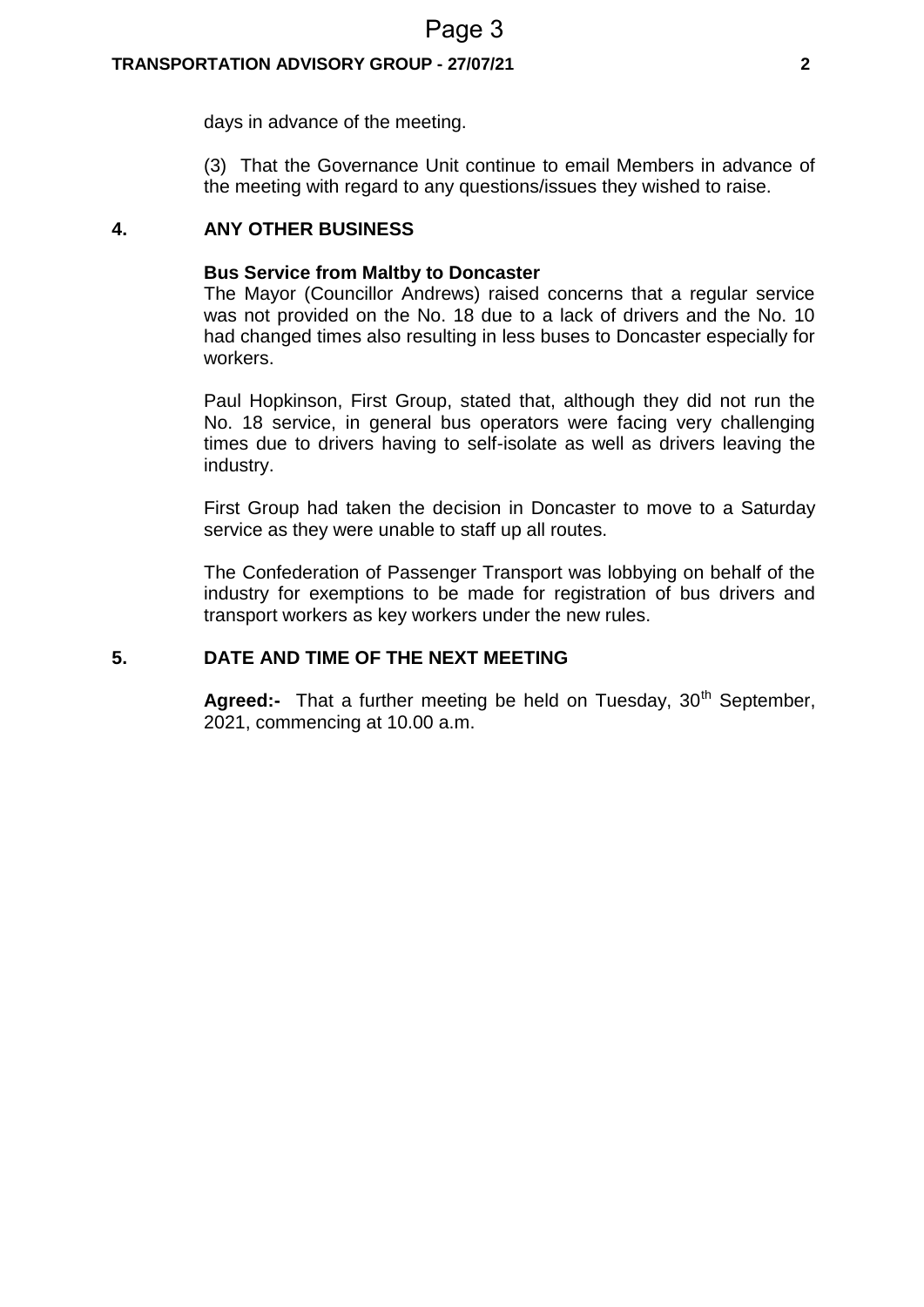#### **Questions to Transport Advisory Board – 30 September 2021**

**1.** Maltby and Dinnington used to be connected by the 18 Bus Service. Since that service has been lost it can take over two buses and over an hour travel time to travel 5.2 miles. How is this encouraging bus travel and supporting workers for example that may travel each way to work? Will The transport operators seriously look into reinstating the 18 bus service between Maltby and Dinnington?

#### **Councillor Tinsley**

#### **Response**

*Service 18 was reduced as a commercial decision by Powells Bus Company due to declining demand and the service between Hellaby and Dinnington being unsustainable. SYPTE have provided Flash Lane with service 117 so they have access to a bus service but SYPTE cannot justify funding a replacement service and there is currently no commercial interest from the operators with First trying to provide service 208 but ending the trial due to very low usage.*

*Whilst it is not as convenient, services 10, X1 and X10 provide frequent connections to Wickersley for onward connections to Thurcroft and Dinnington on services 19/19a. Rotherham Connect ticketing also allows the use of both operators services for a very small additional cost.*

#### **Nathan Broadhead - SYPTE**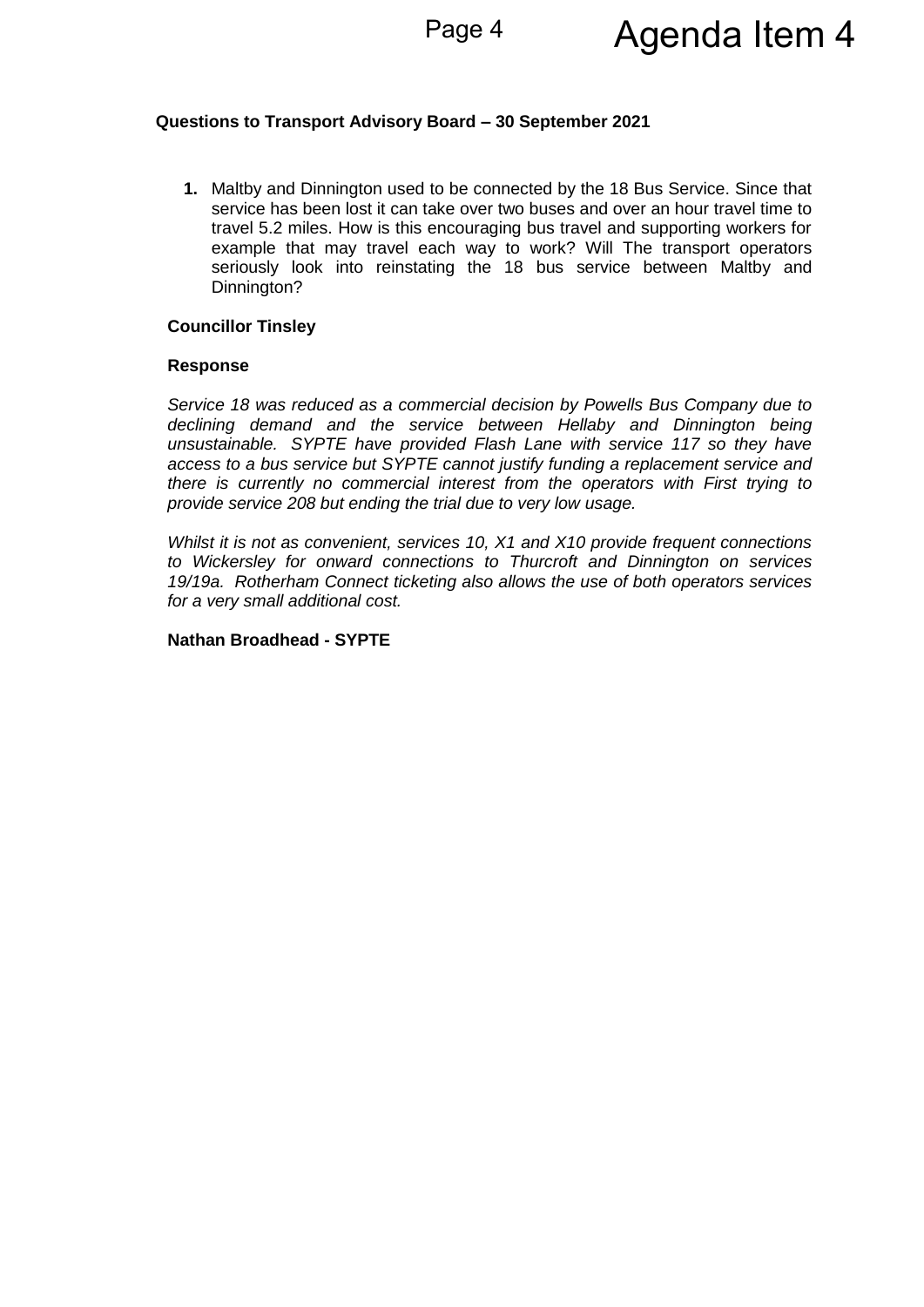# Page 5 **Agenda Item 8**



# **DONCASTER SHEFFIELD AIRPORT CONSULTATIVE COMMITTEE**

# **15 APRIL 2021 – HELD VIRTUALLY**

PRESENT: Alan Tolhurst OBE (Chair)

S Boote (Doncaster Sheffield Airport), A Bosmans (FODSA), Councillor S Cox (Doncaster MBC), G Finch (Peel Land and Property & Doncaster Sheffield Airport), A Gates (SCR Mayoral Combined Authority), Councillor M Greenhalgh (Doncaster MBC), P Kennan (SCR LEP Private Sector Board Member), Councillor D Lelliott (Rotherham MBC), J Milne (West Lindsey District Council), Councillor B Mordue (Doncaster MBC), County Councillor C Pearson (North Yorkshire County Council), Councillor D Pidwell (Bassetlaw District Council), Councillor C Rosling-Josephs (Sheffield City Council), A Shirt (Committee Secretary), K Stow (Doncaster Sheffield Airport) and County Councillor T Taylor (Nottinghamshire County Council)

Guest: N Biddle (Peel Land and Property)

Noise Monitoring & Environmental Sub-Committee representatives:- Town Councillor A Cropley (Bawtry Town Council), Parish Councillor N McCarron (Blaxton Parish Council) and Parish Councillor J Worthington (Cantley with Branton Parish Council)

Apologies were received from: J Dyer (Doncaster Chamber), Councillor R Franklin (Barnsley MBC), C Hall (Doncaster MBC) and Councillor C Perraton-Williams (Lincolnshire County Council)

# 1 WELCOME, INTRODUCTIONS AND APOLOGIES FOR ABSENCE

A Tolhurst welcomed everyone to the April meeting of the Airport Consultative Committee (ACC).

Peter Kennan (Sheffield City Region LEP, Private Sector Board Member), Andrew Gates (Assistant Director, Strategic Corporate Affairs, Sheffield City Region Mayoral Combined Authority) and Stacey Boote (Communications and Marketing Manager, Doncaster Sheffield Airport) were all welcomed to their first meeting of the ACC.

Apologies for absence were noted as above.

# 2 ANNOUNCEMENTS

A Tolhurst opened the meeting and said that we are currently in day 4 on the road out of lockdown and the weather had matched the lightening of the national mood. There had been numerous iterations of recovery plans which had been required to adjust to the unfolding and wholly unpredictable circumstances that have enmeshed us all.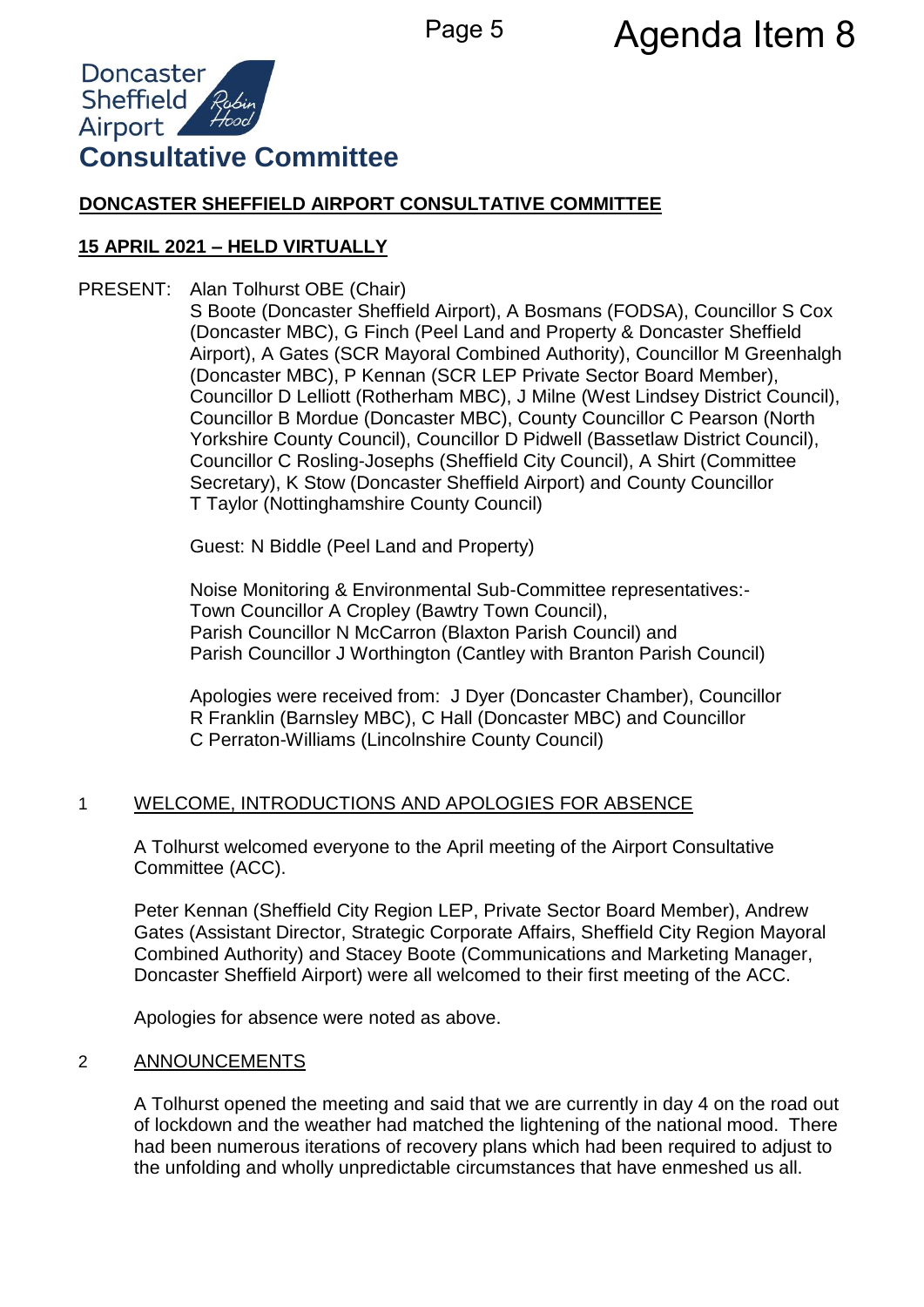Like hospitality, the travel industry has had to weather the storm and tried to chart a return to normality – or at least try to predict what the new normality will look like.

The main challenge has been trying to cope with vaccination programmes progressing at different rates in different countries. Nonetheless, there is some optimism that economic growth will soon return as people regain the freedom to travel internationally.

On Monday, the government confirmed it is planning a traffic light system with countries graded green, amber and red, according to a variety of factors. The plan has in general been welcomed, although there has been strong reaction from some parts of the industry: another example of not being able to please everyone at the same time.

Members' attention was drawn to the latest UKACCs New Bulletin, which included a link to a Transport Select Committee evidence session on the Global Travel Task Force held on 14<sup>th</sup> April 2021 with evidence heard from representatives from the Association of British Travel Agents (ABTA), International Air transport Association (IATA), British Airline Pilots' Association (BALPA) and the Chief Solution Officer at Heathrow Airport.

News had emerged today that, passengers arriving at Heathrow were being forced to queue for up to 6 hours due to Coronavirus checks at Border Control. It was only hoped that by  $17<sup>th</sup>$  May when international travel was expected to resume that queues are significantly reduced.

# 3 MINUTES OF THE ORDINARY ACC MEETING HELD ON 28TH JANUARY 2021 AND ACTIONS UPDATE

RESOLVED – That the minutes of the Ordinary meeting of the Airport Consultative Committee held on 28<sup>th</sup> January 2021 be agreed as a correct record.

# 4 MINUTES OF THE ACC ANNUAL GENERAL MEETING HELD ON 28TH JANUARY 2021

RESOLVED – That the minutes of the Annual General meeting of the Airport Consultative Committee held on 28<sup>th</sup> January 2021 be noted.

# 5 MATTERS ARISING

There were no matters arising from the minutes of the Ordinary meeting and Annual General Meeting held on 28<sup>th</sup> January 2021.

# 6 UKACCS RESPONSE TO GLOBAL TRAVEL TASKFORCE

The Committee noted the contents of a UKACCs submission to the Global Travel Taskforce – restarting international travel with a risk-based approach.

RESOLVED – That the Committee noted the contents of UKACCs submission to the Global Travel Taskforce.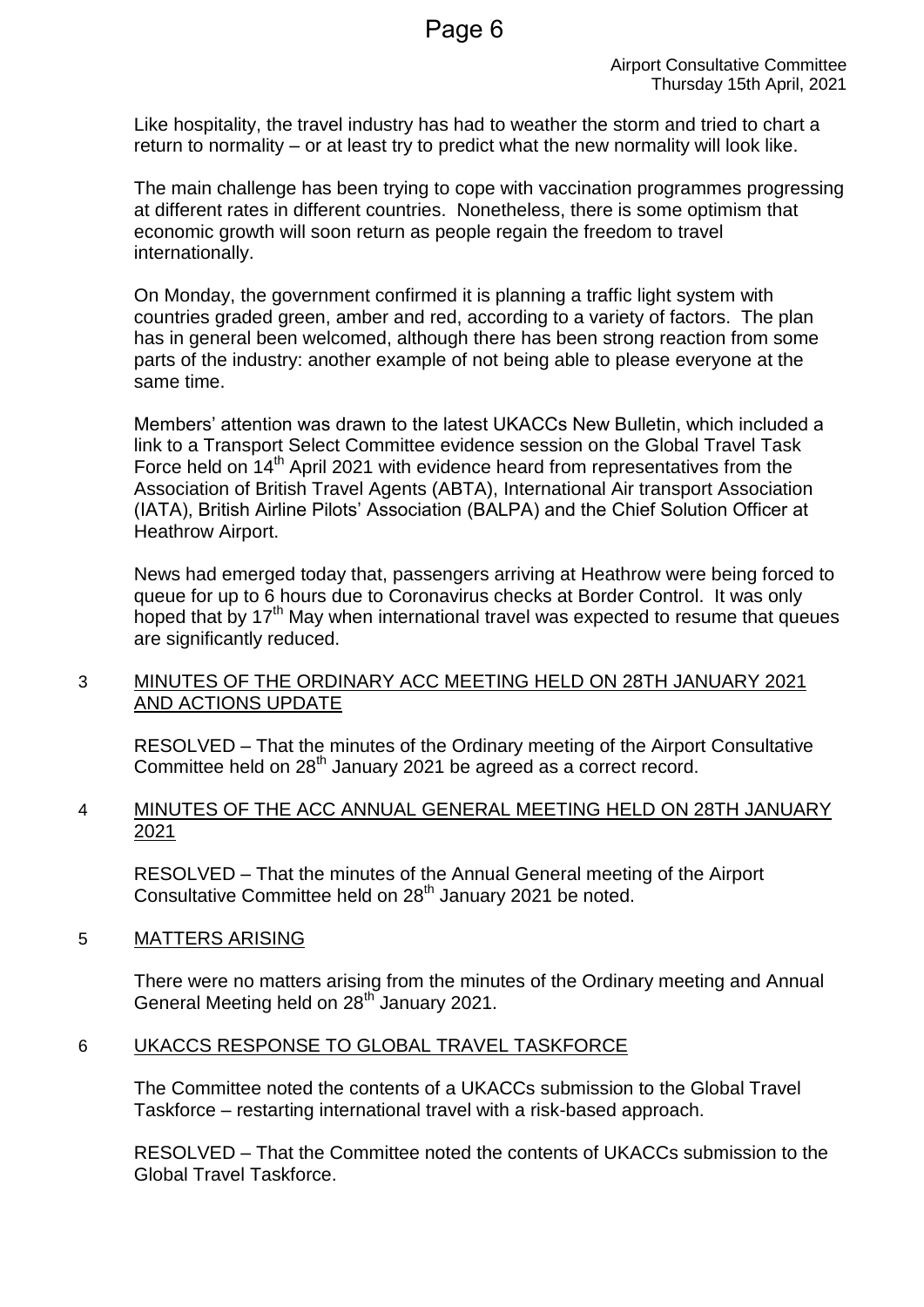# 7 AIRPORT ACTIVITIES UPDATE REPORT

K Stow provided the Committee with a verbal update on airport activities.

The following key business updates were noted:

 $\triangleright$  Following the Christmas break, there had been a reasonable expectation that travel would pick-up quite quickly during the first quarter of 2021. However, as the weeks had gone forward, it had become clear that recovery would not start during the first quarter of 2021. There had been high expectations of the Government's announcement promised on  $5<sup>th</sup>$  April for the re-start and roadmap for aviation.

Unfortunately, Government's announcement had lacked critical detail; the aviation industry needed to understand which markets would fall into each of the categories of its proposed traffic light system and the testing regime which would be required for each category. A notice period would also be required to give notice of adjustments to any markets from 'green' to 'amber' and 'amber' to 'red'. There would also need to be a viable testing regime which would be cost effective.

At present time, most airlines were providing feedback to state that, there was insufficient clarity. There was a risk that there would not be a summer period for the airport.

The re-start for aviation scheduled for  $17<sup>th</sup>$  May 2021 was anticipated to be quite weak, limited to a small number of markets and designed for consumers who could participate in expensive testing.

The government had promised further information to be released in early May, but this would leave a very short period up to  $17<sup>th</sup>$  May to implement the necessary changes.

- $\triangleright$  Wizz Air had made the decision not to delay the launch of its two based aircrafts at DSA on 18<sup>th</sup> May 2021. However, at this moment in time, the routes which Wizz Air operate would not largely feature on the Government's 'Green List'. As such, it would be very difficult for Wizz Air to commence operations. DSA were in regular dialogue with Wizz Air on this issue.
- $\triangleright$  Jet2 had recently announced that they had cancelled all holidays up to 21<sup>st</sup> June 2021. TUI had not stated that they would delay their operations. This was due to TUI operating in long haul markets, which were most likely to be included on the Government's 'Green List'.
- $\triangleright$  DSA had received a number of enquiries from airlines in relation to operating training flights from the airport which were currently being considered.

Currently, DSA were supporting TUI with its training requirements. There were currently no plans for TUI pilots to fly training circuits; they would be conducting positioning flights, and as such, local communities should not notice them.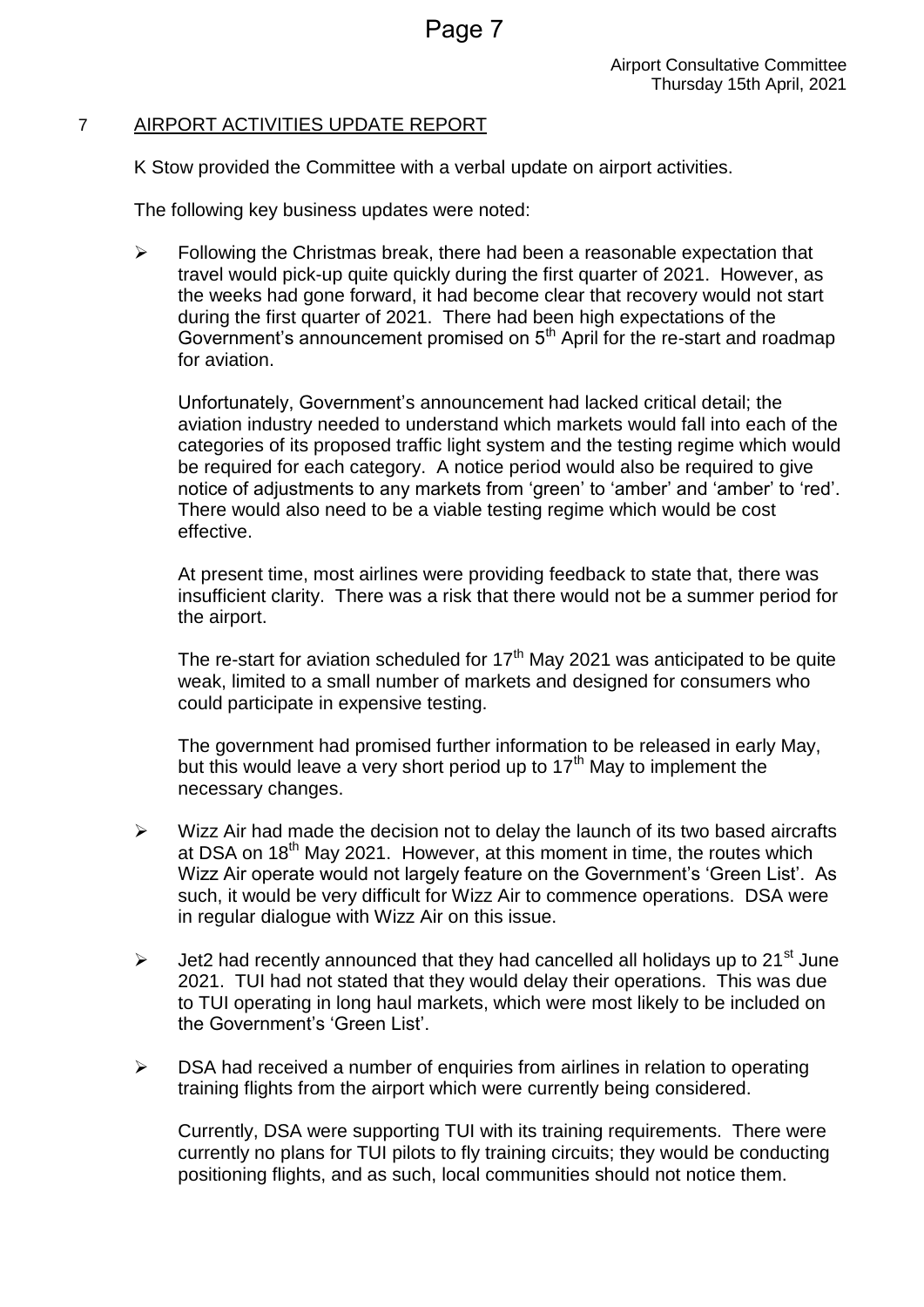The Committee said that there had been no recent feedback from local residents with regards to training flights operating at DSA.

Members' highlighted that, initially, once training flights resumed more frequently at DSA there could possibly be an increase in complaints from local residents after a long dormant period where there had been no training activity.

A Tolhurst asked Members to notify local residents that training flights would resume in the coming weeks at DSA.

- DSA has been successful in its application for securing Government funding from the Airport and Grounds Operations Support Scheme.
- $\triangleright$  The outlook for DSA remained very challenging, but positive. A Blue Sky Budget had been produced to look at where DSA would be outside of the pandemic with a successful Wizz Air base in place and retention of TUI travel, which would see circa. 1.5m passengers (pre-crisis this had been circa. 1.2m passengers).
- $\triangleright$  Despite current issues, the airport were pressing ahead with its Terminal expansion project, following receipt of a Local Growth Fund (LGF) loan of £5m from the Sheffield City Region Mayoral Combined Authority which had been match funded by Peel Airports.

The Terminal expansion project would see a number of new features being installed, which included new gate bridges, an expanded Central Search area, new check-in technology and enhancements to the commercial retail spaces. It was anticipated that works could commence within the next few weeks.

- $\triangleright$  Freight operations continued at DSA, although traffic had reduced following the first lockdown where DSA had processed several flights containing vital PPE.
- $\triangleright$  The Vulcan to the Sky Trust had recently launched a £4m major fundraising campaign entitled 'Operation Safeguard' to secure its future and build a hangar at DSA. The support of the public via a fundraising appeal was needed to meet the total costs of the build.

The Vulcan to the Sky Trust had confirmed that it was in negotiation to secure a mortgage of up to £2.6m to enable it to build a hangar at DSA.

 $\triangleright$  In relation to Leeds Bradford airport's expansion. DSA has been asked by the press to make comments, to which, DSA had simply stated that it was supportive of airport expansion in the UK.

It was highlighted that there was planning within DSA's Section 106 to support substantial growth at the airport beyond its current traffic levels.

 $\triangleright$  Work was currently progressing with regards to developing DSA's Sustainable Growth Roadmap. Sheffield City Region Mayoral Combined Authority, LEP and Doncaster MBC colleagues were being engaged with on the development of this piece of work.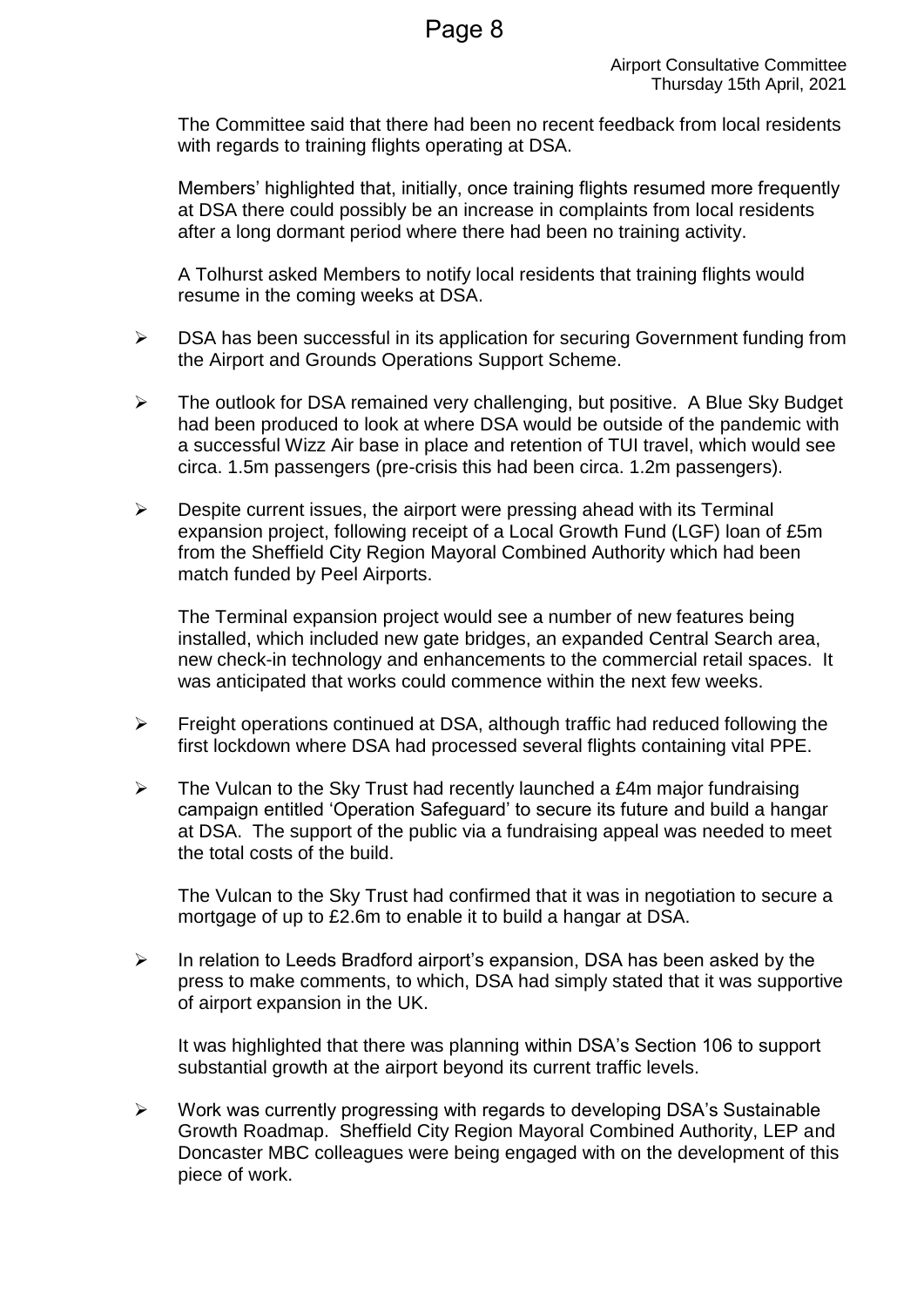- $\triangleright$  An announcement would be made shortly in partnership with the University of Sheffield in relation to a project on sustainable aviation fuels. There was a partnership aspiration to bring a potential research and development facility to the DSA site.
- $\triangleright$  A matrix had been developed setting out key matters for the local community. These ranged from flooding in the local area to training flights. DSA would be working with Peel colleagues to manage the key issues. It was proposed that the matrix would be populated and circulated to the Committee at future meetings.

RESOLVED – That the Committee noted the updates provided.

7a Airport Masterplan - Update

G Finch provided the Committee with an update on the Airport Masterplan.

The Committee were informed that there were three main zones within the Airport Masterplan. Consent had been granted in 2020 for an advanced manufacturing logistics base located to the west of the airport (Bawtry Road and High Common Lane).

Neal Biddle had recently been appointed as Development Director for GatewayEast. Neal would be responsible for the Delivery Strategy for the site. Neal was currently looking at the consented area and an initial phased Delivery Strategy for opening up the site.

Peel Land and Property would be seeking discharge of planning conditions to obtain approval to commence with the initial phase of infrastructure works to open up the site.

Discussions were taking place with Doncaster MBC colleagues with regards to developing a selective bid to the Government's Levelling Up Fund.

The Central Plaza (GatewayEast) planning application had been submitted to Doncaster MBC's Planning Department in December 2020. It was anticipated that a decision would be made in May/June 2021.

A session on the Central Plaza (GatewayEast) planning application had been provided to local residents on  $10^{th}$  March 2021.

Following discussion, it was noted that Councillor Cox and Parish Councillors McCarron and Worthington had attended the presentation, which had been well received by those in attendance.

G Finch highlighted that the GatewayEast scheme was not being undertaken speculatively, the scheme needed to be viable due to current market conditions.

County Councillor Taylor asked if relationships could be developed with local businesses (for example, Yorkshire Wildlife Park (YWP)) to combine opportunities.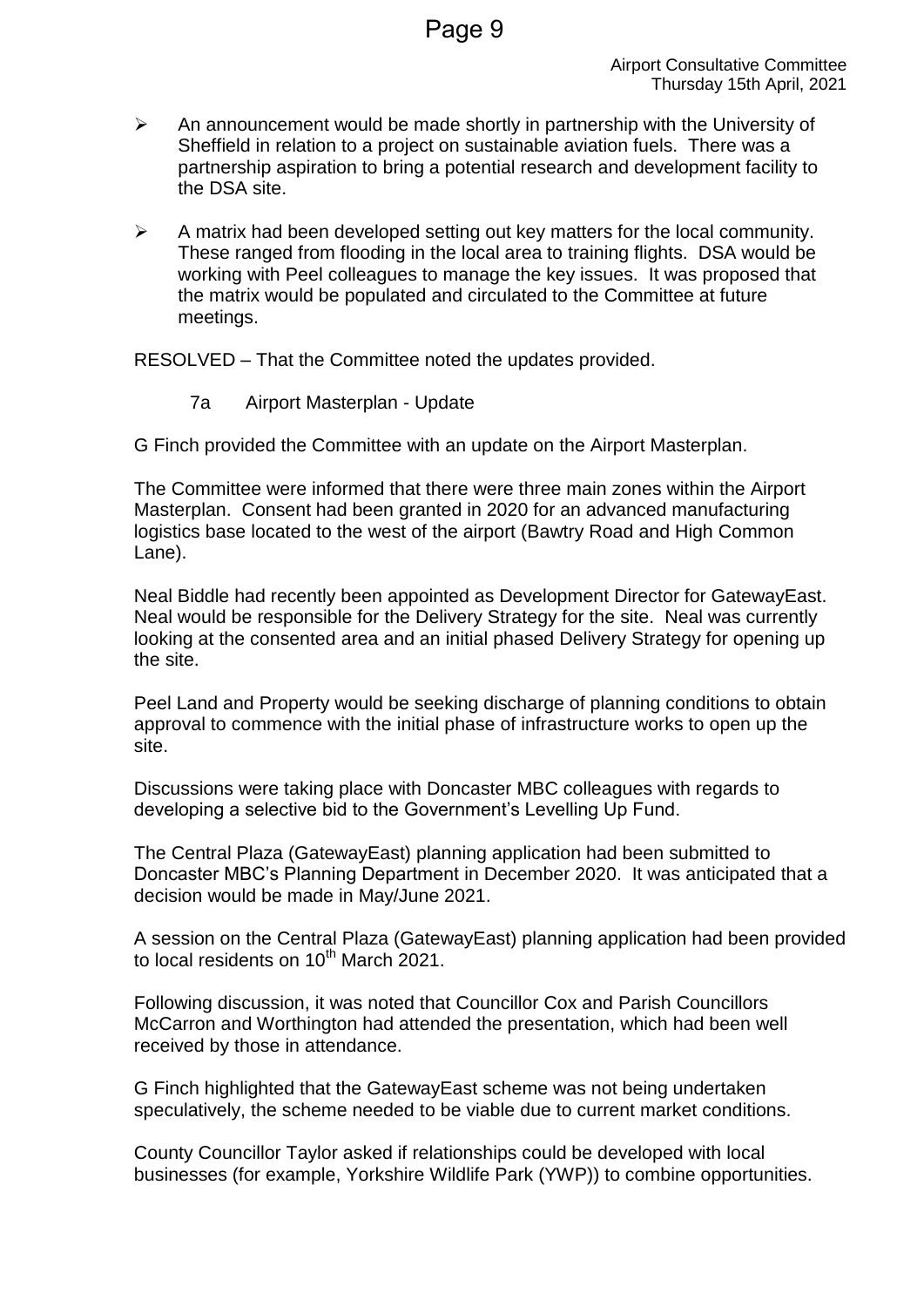G Finch replied that there was a good relationship between DSA / Peel Land and Property with YWP and that, he had consulted with them on the Airport's Masterplan which included the Central Plaza development. Both DSA's and YWP's facilities would drive their own demands.

A further key area within the Airport Masterplan was a central residential zone (East of Hurst Lane, North of Bawtry Road).

The Peel Land and Property subsidiary 'Northstone' (sustainable house builder) were currently looking at the first phase of the residential development. A planning application was anticipated to be submitted to Doncaster MBC around September / October 2021.

It was anticipated that Doncaster MBC's Local Plan would be adopted around September/October 2021, which incorporated the residential area as an allocation in the Local Plan for residential properties.

If the planning application was successful, it was estimated that Northstone would commence work onsite to deliver the first phase of the scheme during the first quarter of 2022.

The Committee was informed that there was a requirement when the Local Plan was fully adopted that, further work would be undertaken by Peel Land and Property and its teams on the landside areas to look at the Masterplan and its approach to developments to ensure that they were integrated and connected. Work would take place over the summer, with engagement taking place later in the year with the ACC.

Within the next 6 months, work would take place on developing a Sustainable Transport Plan for the evolution of GatewayEast, which would incorporate a refresh of the Airport's Surface Access Strategy. At this time, a Sustainability Plan for GatewayEast would also be produced.

A Tolhurst asked if there was a proposal to re-establish the Airport Transport Forum to examine the Airport's Surface Access Strategy.

In response, G Finch said that discussions would need to take place with DSA colleagues to agree if the Forum should be re-established.

K Stow added that, it may be appropriate at a later date to consult and engage with the Committee on the Integrated Transport Plan and the Airport Surface Access Strategy.

P Kennan commented that it would be beneficial to resurrect the Forum. He said he would be very interested to understand the remit of the Airport Transport Forum and if the Forum would address active travel.

In relation to the Supertram expansion in South Yorkshire, P Kennan said that work was taking place to reinvigorate access to the airport with options being considered to include a Tram Train connection from Doncaster with an option to go on to DSA.

K Stow referred to the work being undertaken on developing options for the airport rail link on the East Coast mainline. The Committee was informed that, following the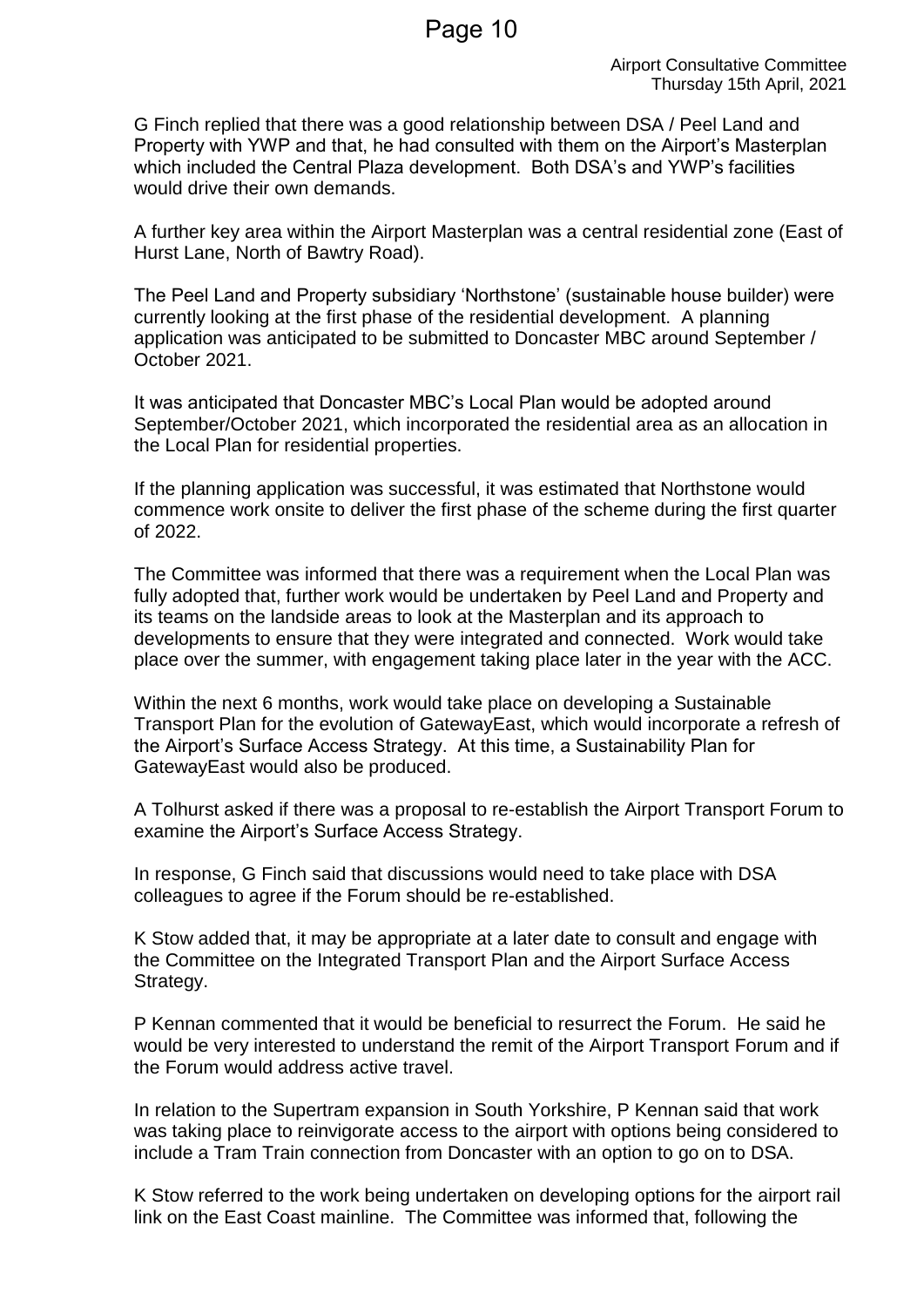feedback from the DfT, partners were now looking at a phased approach for the scheme.

P Kennan added that a paper setting out further details on the options would be presented at a future MCA Transport and Environment Board. When the paper had been finalised and published, this could be shared with the Committee.

RESOLVED – That the update be noted.

#### 8 DECLARATION OF INTERESTS IN RELATION TO AGENDA ITEM 9

Due to the pre-election ('Purdah') period, County Councillor Taylor took no part in the discussion or voting in matters to be considered at agenda Item 9 Community Investment Fund – Summary of Applications 2021.

Town Councillor Cropley declared an interest in matters to be considered at agenda Item 9 Community Investment Fund – Summary of Applications 2021 by virtue of being a Town Councillor of the respective sponsoring Parish Council for application no DSACIF\_12\_2021.

#### 9 COMMUNITY INVESTMENT FUND - SUMMARY OF APPLICATIONS 2021

The Committee was informed that 12 completed applications had been submitted to the Airport's Community Investment Fund for 2021.

The Chair and Committee Secretary had reviewed each application against the Community Investment Fund criteria with a recommendation made to either support, part support, or not to support the application.

A summary of each application was contained within the agenda papers.

Following the Committee's consideration, it was agreed that 4 applications would be recommended by the Committee to receive full financial support. 3 applications would be recommended by the Committee to receive part financial support.

5 applications were recommended not to receive financial support due to not meeting the criteria of the Fund.

The Committee wished to thank all applicants for the considerable amount of time they had taken in completing their applications.

In relation to application no 'DSACIF\_12\_2021, Parish Councillors McCarron and Worthington said that Bawtry Town Council received funds from a pay and display car park in Bawtry. They queried why the applicant had not approached the Town Council for funding.

Town Councillor Cropley said that the pay and display car park in Bawtry was not functioning due to the Covid pandemic and therefore, there was a considerable downturn in funds.

A Tolhurst asked that applicant 'DSACIF\_12\_2021', be asked why they had not approached the Town Council for funding.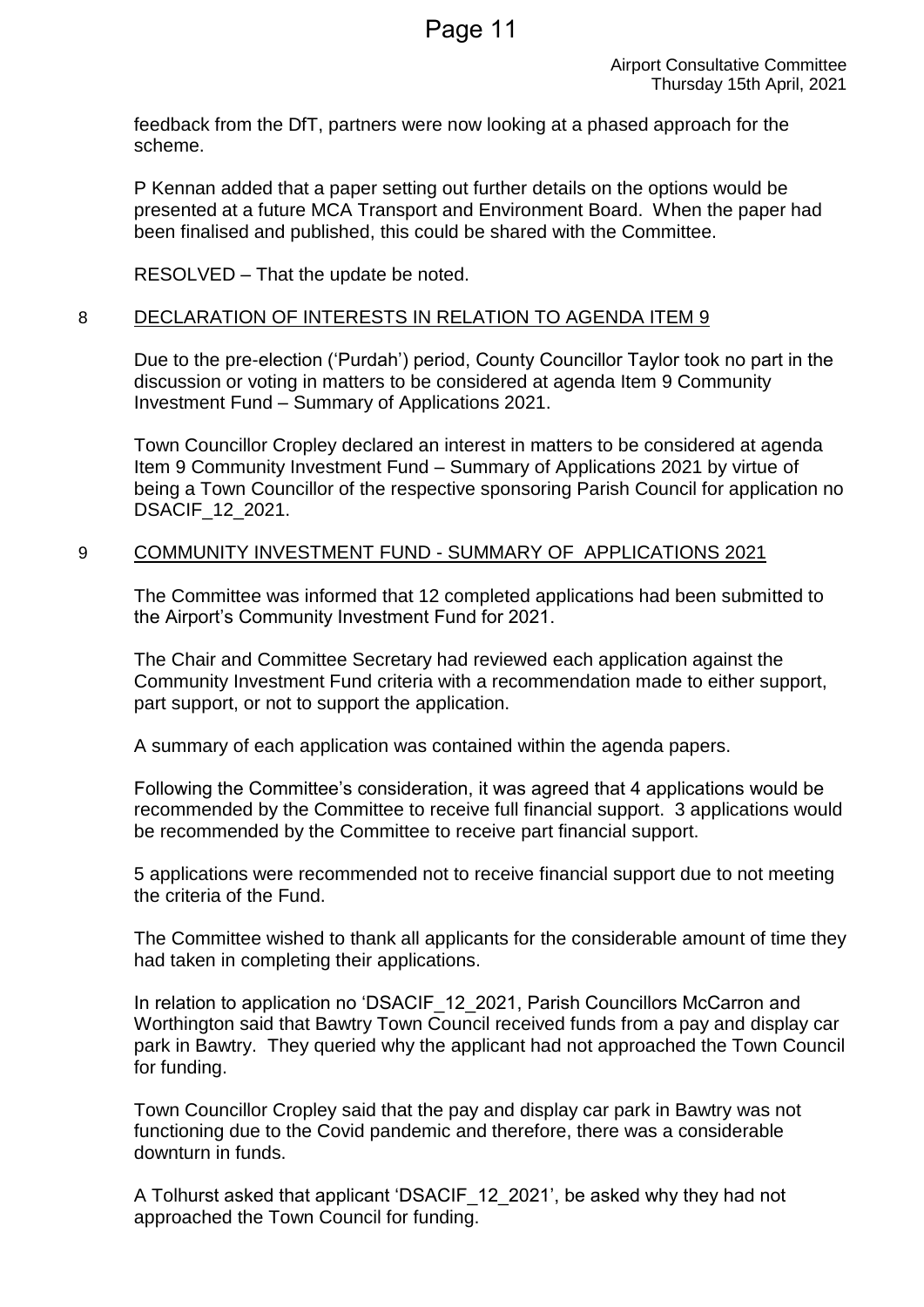The Committee noted that, with regards to part funded projects, if a scheme could not be delivered within a set time period due to the project not being able to raise all additional funding, funding would then need to be returned to the airport. The Committee would be notified if a project could not deliver.

On behalf of the airport, K Stow thanked all applicants, the Chair and Committee Secretary for all their efforts.

Members noted that the Fund had been promoted via the Airport, its Facebook page and by the Committee Secretary to all ACC Members, Noise Monitoring and Environmental Sub-Committee Members and to all local Town and Parish Council Clerks.

RESOLVED – That the Committee considered and made recommendations against each of the 12 individual projects.

# 10 DRAFT MINUTES OF THE NOISE MONITORING AND ENVIRONMENTAL SUB-COMMITTEE HELD ON 25TH MARCH 2021

A Tolhurst highlighted that HM Treasury had recently published a Consultation on Air Passenger Duty (APD).

Members were reminded that Government had committed to consult on aviation tax reform at the 2020 Budget and, in particular, the case for amending the APD treatment of domestic flights and for increasing the number of international distance bands.

The consultation delivers on that commitment and sets out the Government's current approach to taxing the aviation sector, via APD. The consultation wished to obtain views on the Government's initial policy position, that, in order to support Union and domestic connectivity the effective rate of APD on domestic flights should be reduced and the potential options through which this could be achieved. The consultation also wished to obtain views on a potential increase to the number of distance bands, in order to align the tax more closely with environmental objectives.

Members were asked to review the document and provide any comments to the Committee Secretary. The consultation document is available at: <https://www.gov.uk/government/consultations/consultation-on-aviation-tax-reform>

A Tolhurst informed the Committee that he had requested feedback from Members of the Noise Monitoring and Environmental Sub-Committee how they kept local residents informed of activities taking place at the airport.

He asked Members of the ACC if they could also provide feedback.

Members' unanimously said that they did provide feedback on airport activities at Council meetings, Town and Parish Council meetings, to local residents and to their fellow Cabinet Members. Minutes of ACC meetings were also included on Rotherham MBC's Strategic Transport Group agendas.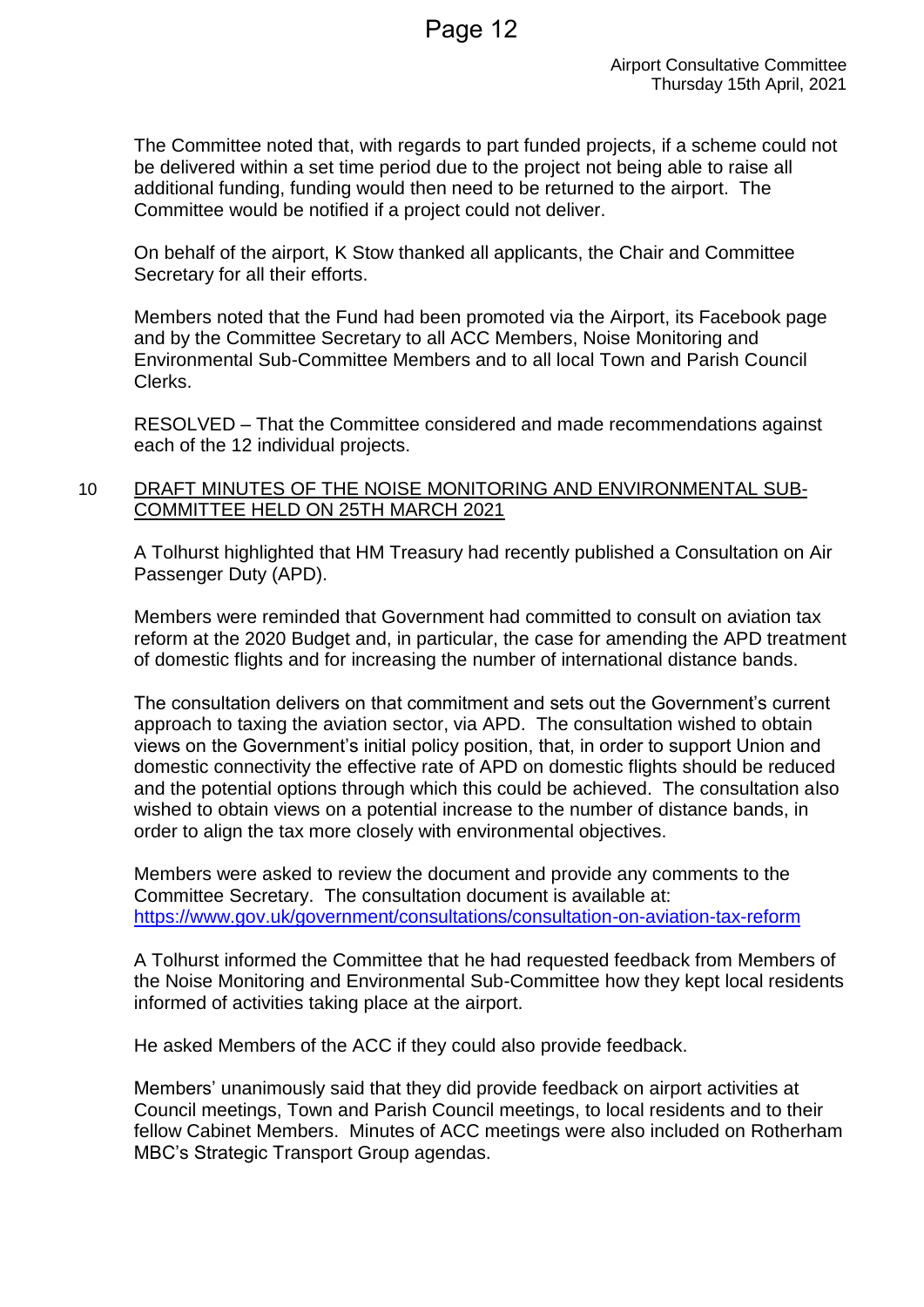Furthermore, County Councillor Pearson said that he produced an annual report on airport activities to North Yorkshire County Council's Transport and Environment Sub-Committee.

Following previous discussions, the Committee reiterated that it would be beneficial for the airport to produce an airport newsletter which could be circulated to local residents.

K Stow acknowledged the suggestion and said that, unfortunately, due to limited resources and current challenges, it would not be possible for the airport to produce a bespoke newsletter. However, enquires would be made by the airport to include a regular bi-monthly update in local community magazines.

If any Member of the Committee wished to volunteer to write an update on behalf of the airport/ACC on the outcomes of the ACC meetings, then they would be welcome to do so. The update could then be signed-off by the airport, prior to publication in local community magazines.

A Bosmans said that he would be willing to produce a generic update report on behalf of the Committee.

RESOLVED – That the Committee noted the draft minutes of the Noise Monitoring and Environmental Sub-Committee held on 25<sup>th</sup> March 2021.

# 11 ANY OTHER BUSINESS

#### i) Road Signage

Parish Councillor McCarron asked if signage on the local motorway network would be updated from 'Robin Hood Airport' to 'Doncaster Sheffield Airport'.

K Stow replied that, unfortunately, the airport was not in a position to make a business case to make a significant investment to change motorway gantry signage. However, where there was signage under the local jurisdiction of Doncaster MBC, the airport would encourage that signage be updated on an opportunistic basis when new signage was required.

#### ii) Councillor Mordue

Councillor Mordue informed the Committee that today would be his last ACC meeting before he stood down as a Doncaster MBC Councillor at the forthcoming Local Elections on  $6<sup>th</sup>$  May 2021. He wished the Committee all the very best for the future.

On behalf of the Committee, A Tolhurst thanked Councillor Mordue for all his contributions and wished him good luck and best wishes for the future.

# 12 DATE AND TIME OF NEXT MEETING - THURSDAY 15TH JULY 2021 AT 10:00 AM

RESOLVED – That the next meeting of the ACC be held on Thursday  $15<sup>th</sup>$  July 2021 at 10:00 am.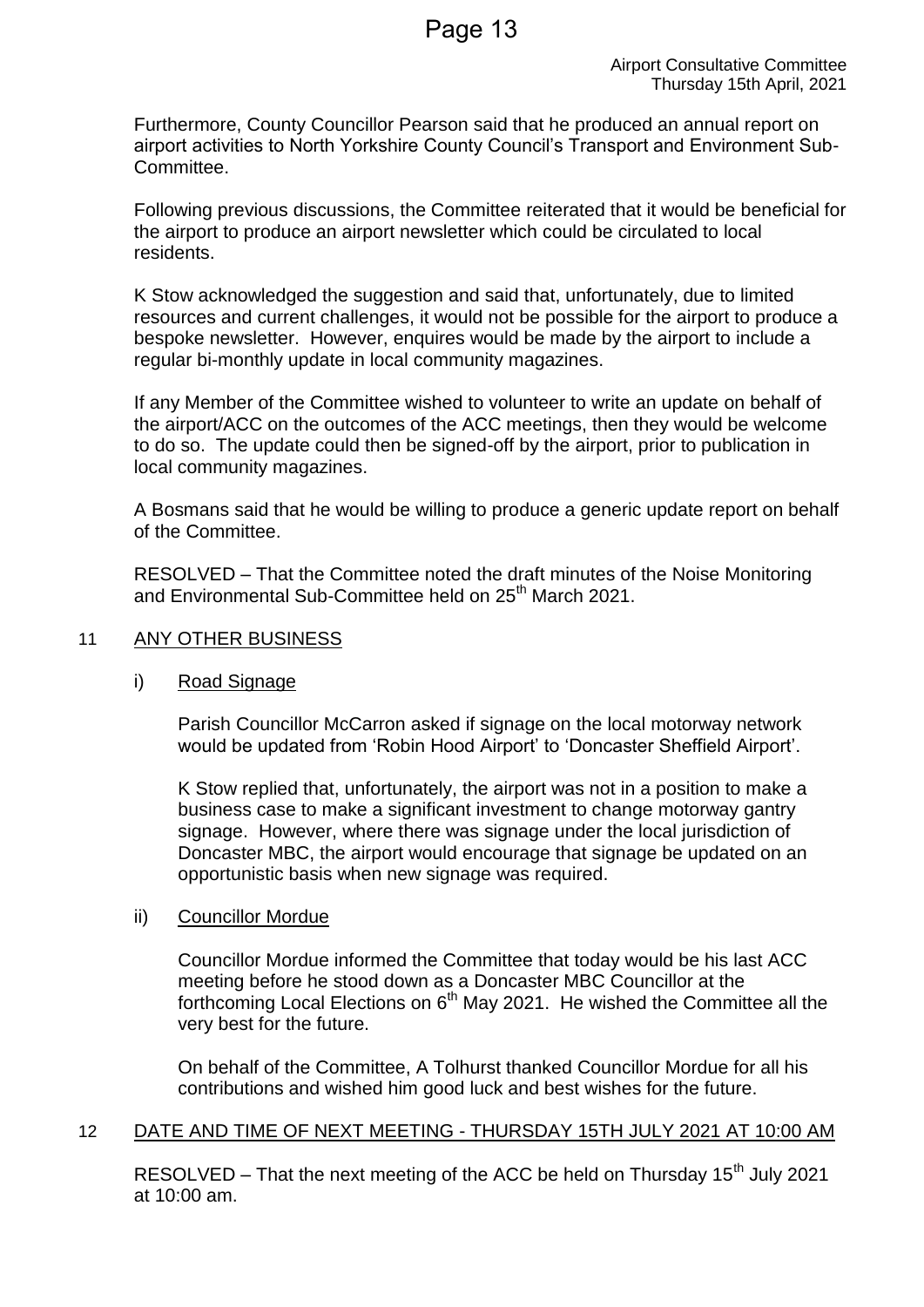

# **DONCASTER SHEFFIELD AIRPORT CONSULTATIVE COMMITTEE**

# **15 JULY 2021 – HELD VIRTUALLY**

PRESENT: Alan Tolhurst OBE (Chair)

N Biddle (Peel Land and Property), S Boote (Doncaster Sheffield Airport), Councillor S Cox (Doncaster MBC), G Finch (Peel Land and Property & Doncaster Sheffield Airport), Councillor R Franklin (Barnsley MBC), Councillor M Greenhalgh (Doncaster MBC), Councillor B Johnson (Doncaster MBC), Councillor G Jones (Doncaster MBC), P Kennan (SCR LEP Private Sector Board Member), Councillor J Milne (West Lindsey District Council), County Councillor C Pearson (North Yorkshire County Council), Councillor C Rosling-Josephs (Sheffield City Council), M Sewell (Doncaster MBC), A Shirt (Committee Secretary, Barnsley MBC), K Stow (Doncaster Sheffield Airport) and County Councillor N Turner (Nottinghamshire County Council)

Noise Monitoring & Environmental Sub-Committee representative:- Town Councillor A Cropley (Bawtry Town Council)

Apologies were received from: A Bosmans (FODSA), C Hall (Doncaster MBC), Councillor D Lelliott (Rotherham MBC), Parish Councillor N McCarron (Blaxton Parish Council), Councillor D Pidwell (Bassetlaw District Council), A Platts (Doncaster Chamber), M Di Salvatore (West Lindsey District Council) and Y D Woodcock BEM (Ex-Officio)

# 1 WELCOME, INTRODUCTIONS AND APOLOGIES FOR ABSENCE

A Tolhurst welcomed everyone to the July meeting of the Airport Consultative Committee (ACC).

Apologies for absence were noted as above.

# 2 ANNOUNCEMENTS

A Tolhurst opened the meeting setting the current scene. He said that, since March last year we had all got used to a new way of working, and for some, the current arrangement is preferred to how things were in the past.

But, we are nearly at the end of the road map which has had such an impact on our lives. We are now about to enter a new transition phase. But can we go back to how things were in 2019?

Will the general public take to heart the Prime Minister's urging to use their common sense? Mixed messages have been a feature of government announcements over the last sixteen months and there is still time before Monday next for further guidance to be issued.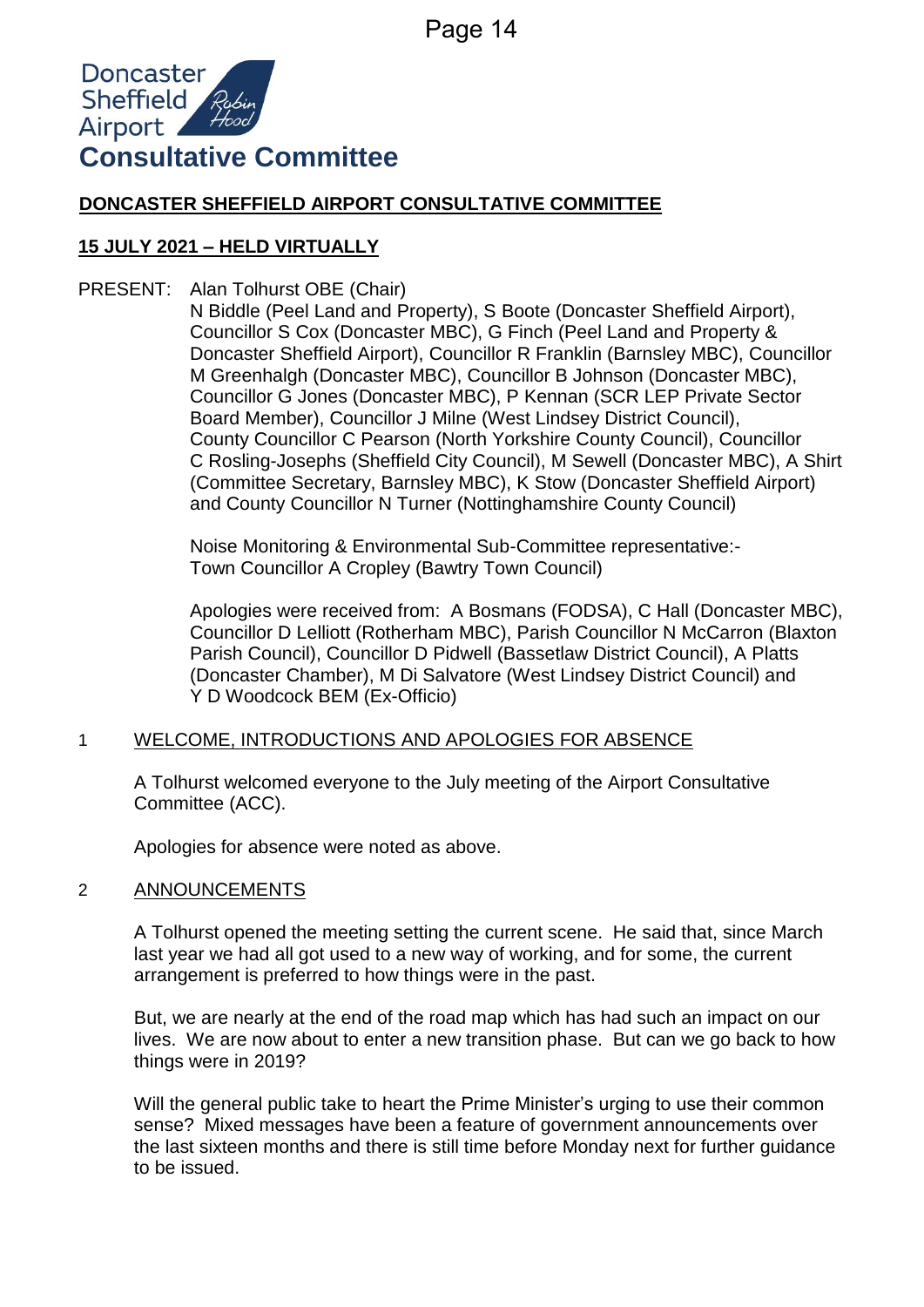A Tolhurst accepted that it could not be easy to strike a clear path out of the pandemic given its unpredictable nature. But clarity of message must surely be the guiding principle.

Locally, residents had got used to the relative lack of activity at DSA over the last 16 months, but as the shackles on overseas travel are removed we hope the airport will get busier. It will be almost like going back to how it was in 2005 when the airport was opened.

But how will local residents respond to increased activity? A Tolhurst suggested that Members should perhaps be prepared for an increase in noise complaints.

To prepare for the coming changes, Members would be looking at the pattern of historical noise complaints at Agenda Item 9.

How will the aviation industry respond to the demands of moving to a net zero-carbon world? As aircraft take to the skies and aviation operations resume, a move to Greener Air Travel will be pressing with operating costs likely to increase . But how will passengers react to increased fares?

And how will air traffic management systems cope with ever-more crowded skies as use of drones expands and introducing flying cars will pose real challenges?

Concluding his introduction, A Tolhurst said that, while the future looks encouraging there are many challenges which will need clear government leadership to navigate stormy skies.

# 3 MINUTES OF THE MEETING HELD ON 15TH APRIL 2021

RESOLVED – That the minutes of the ACC meeting held on  $15<sup>th</sup>$  April 2021 be agreed as a correct record.

# 4 MATTER ARISING

A Tolhurst informed Members that an ACC Newsletter had produced and published in the local editions of the 'Today' Magazines. It was proposed that further Newsletters would be produced and published bi-monthly following the quarterly ACC meeting.

# 5 MEMBERSHIP UPDATE

A Tolhurst welcomed new and re-appointed Members to the ACC.

RESOLVED – That Members noted the following changes of membership on the ACC:-

- $\triangleright$  Doncaster MBC have appointed Councillor Joe Blackham (in place of ex-Councillor Bill Mordue).
- Doncaster MBC have appointed Councillor Barry Johnson (in place of ex-Councillor Mick Cooper).
- Doncaster MBC have appointed Councillor Glyn Jones as the SASIG Member.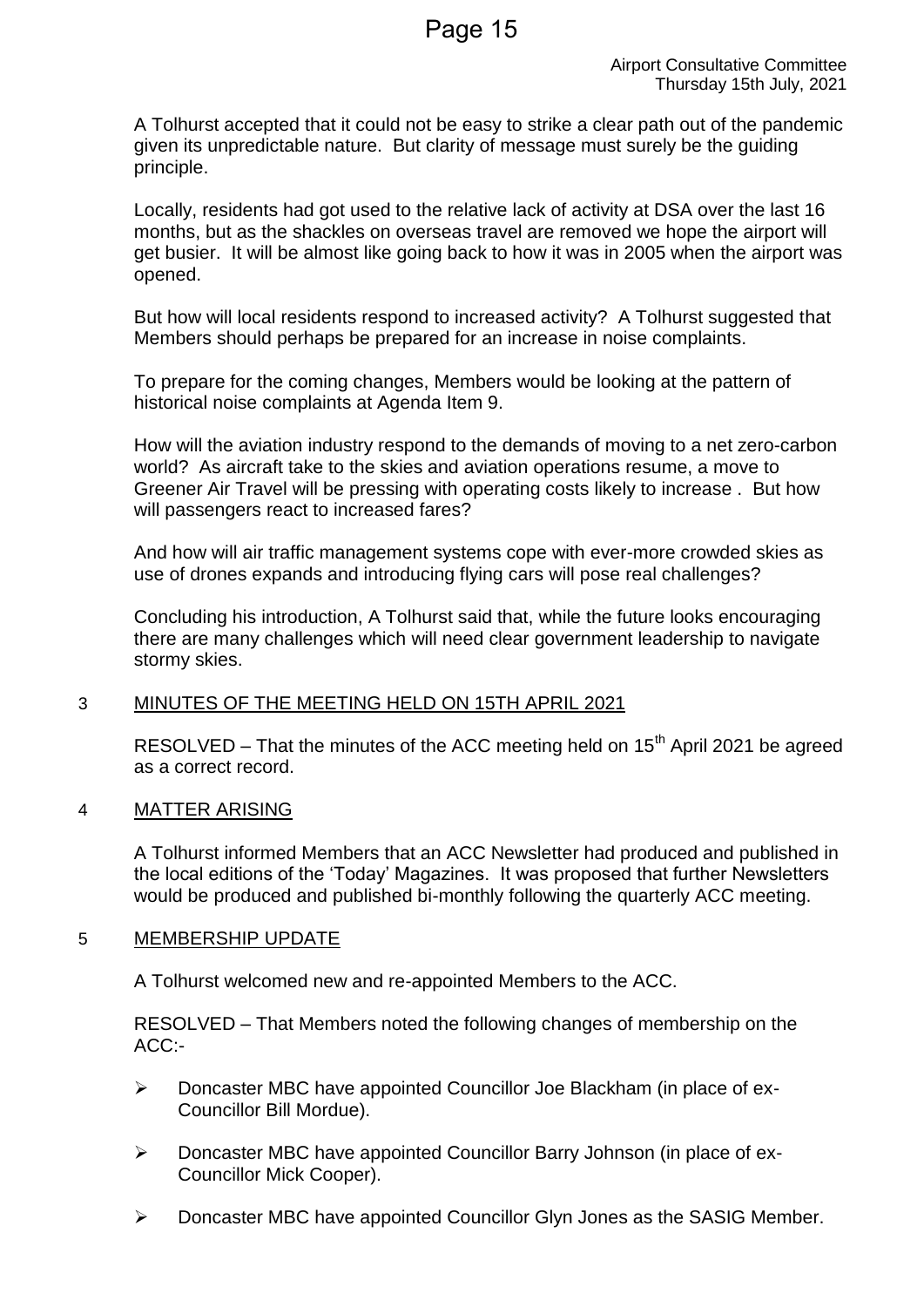- Doncaster MBC have re-appointed Councillors Steve Cox and Martin Greenhalgh to the Committee.
- Bassetlaw District Council have re-appointed Councillor David Pidwell and Councillor Sybil Fielding (as Substitute).
- Sheffield City Council have re-appointed Councillor Chris Rosling-Josephs.
- $\triangleright$  Barnsley MBC have re-appointed Councillor Robin Franklin.
- Nottinghamshire County Council have appointed County Councillor Nigel Turner (in place of County Councillor Tracey Taylor).

#### 6 AIRPORT BUSINESS UPDATE

K Stow provided the Committee with a verbal update on airport business.

Members were informed that DSA was extremely challenged by the current situation with regards to Government guidance on international travel. The main issue for DSA was the changeability.

In order to drive consumer confidence, which in turn drives airline confidence, DSA required a system which gives customers reliability in terms of when they book a holiday, it is seen through.

DSA believed that the current traffic light system was not fit for purpose and the threeweekly changes were making it very difficult for airlines to make credible plans.

For example, if airlines have to introduce, reduce or remove capacity at short notice, this makes it very problematic. Airlines also have to remove staff from Furlough which increases their cost base.

In addition, if airlines has less than optimal load factors on traffic which they can operate with less passengers, this makes the airline less sustainable, both environmentally and economically.

Over recent months, DSA had been faced with a number of false starts in relation to recommencing international travel.

From a communications perspective, DSA had been challenged with customers making complaints to the airport and airlines due to their plans being disrupted.

As of 19<sup>th</sup> July 2021, the ability for people travel who are double vaccinated was a positive to some extent, however, when analysis had been undertaken, it was only a small proportion of the Yorkshire and the Humber population who were double vaccinated.

DSA, together with the whole of the aviation sector had some very difficult months ahead. It was expected that travel restrictions would continue into the Winter months. Consumer demand would take a long period of time to recover with some confidence.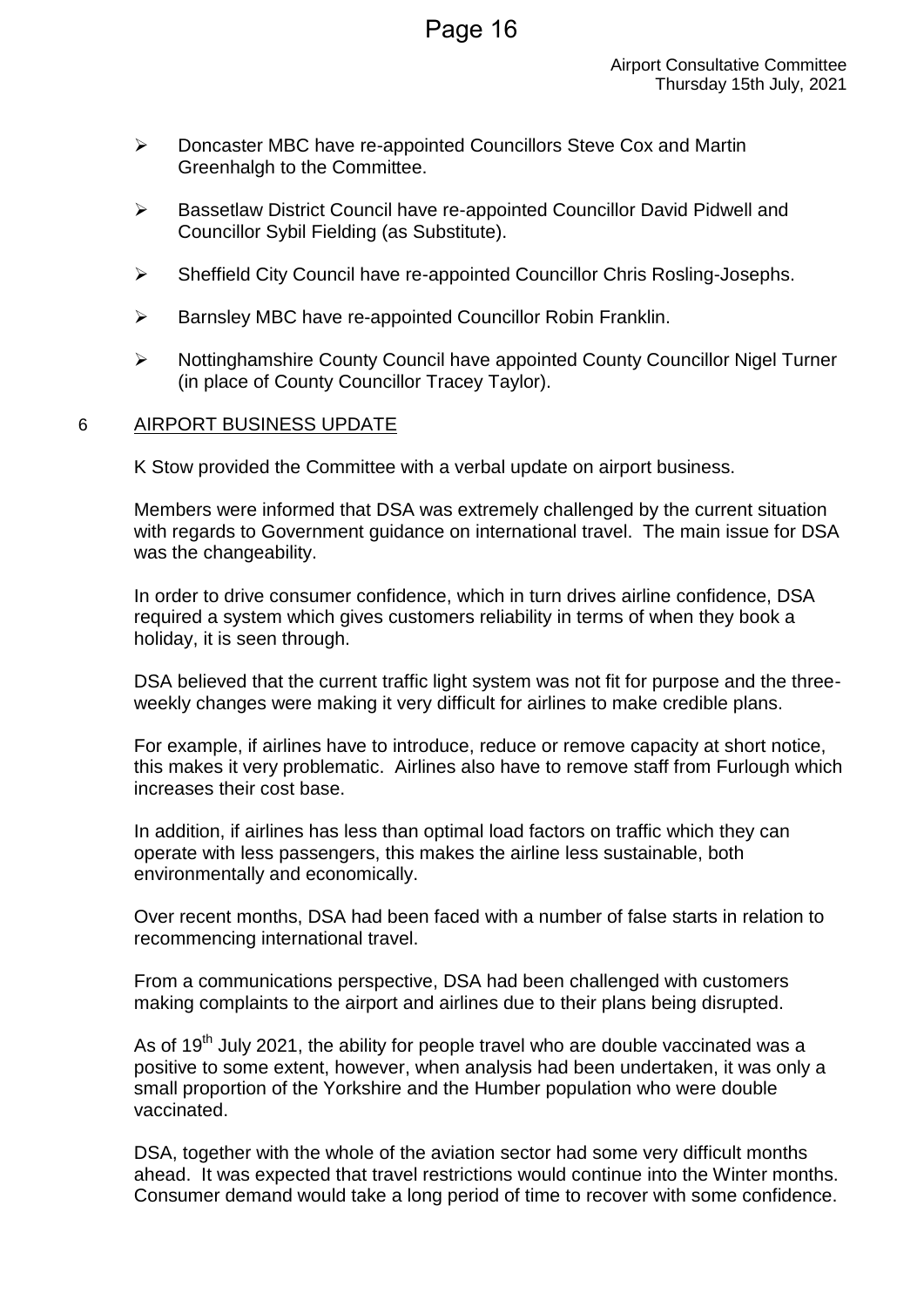In relation to the future outlook at DSA, TUI had recently announced expansion at DSA with a fourth aircraft based at the airport.

There would be the equivalent of 8.5 based aircrafts at DSA from Summer 2022. 6 of these were based aircrafts (4 TUI and 2 Wizz Air), the remaining aircrafts would be non-based central European traffic.

For Summer 2022, there would be 1.7 million seats on sale by TUI from DSA. This was the biggest on record at DSA, potentially exceeding traffic levels of 2019 by more than 30%.

In relation to future traffic, there had been two summers with relative inactivity for travel with pent-up demand for travel anticipated for Summer 2022.

When looking at local competitors, it was noted that Ryanair did not currently have on sales its Summer 2022 programme of 1.2 million seats from East Midlands Airport.

It was noted that DSA currently had interest from a further low cost carrier. At this moment in time, DSA were currently going through a careful consideration process in terms of the disruption that the introduction of low-cost competition could potentially create to established business at DSA.

Members were reminded that DSA's Masterplan had ambitious growth plans and provided for growth, but this needed to be undertaken in a commercially sustainable way.

In relation to community engagement, an ACC Newsletter had been produced and published in the local editions of the 'Today' magazines.

The purpose of the Newsletter was to ensure that the work of the ACC was publicised within the local community. The publications had reached 177,000 homes across Rossington, Bessacarr and Cantley, Tickhill, Bawtry and Harworth/Bircotes.

A Tolhurst said that it had been a challenge to understand what content to include in the Newsletter which would be of interest to local people. He asked Members if they had seen the article in the recently circulated 'Today' magazines.

Following discussion, it was agreed that a copy of the May / June ACC Newsletter be circulated to Members after today's meeting. **ACTION: S Boote via A Shirt**

Councillor Cox asked if the Newsletter could also be published in the Arrow publication. S Boote agreed to undertake further research. **ACTION: S Boote**

In response to a query from County Councillor Pearson, K Stow provided the ACC with an update in relation to the current situation with regards to Air Passenger Duty (APD). Members were informed that the aviation industry continued to lobby Government, as the current proposals as drafted did not work in practice.

A Tolhurst thanked K Stow for her informative update.

RESOLVED – That the Committee noted the airport business update provided.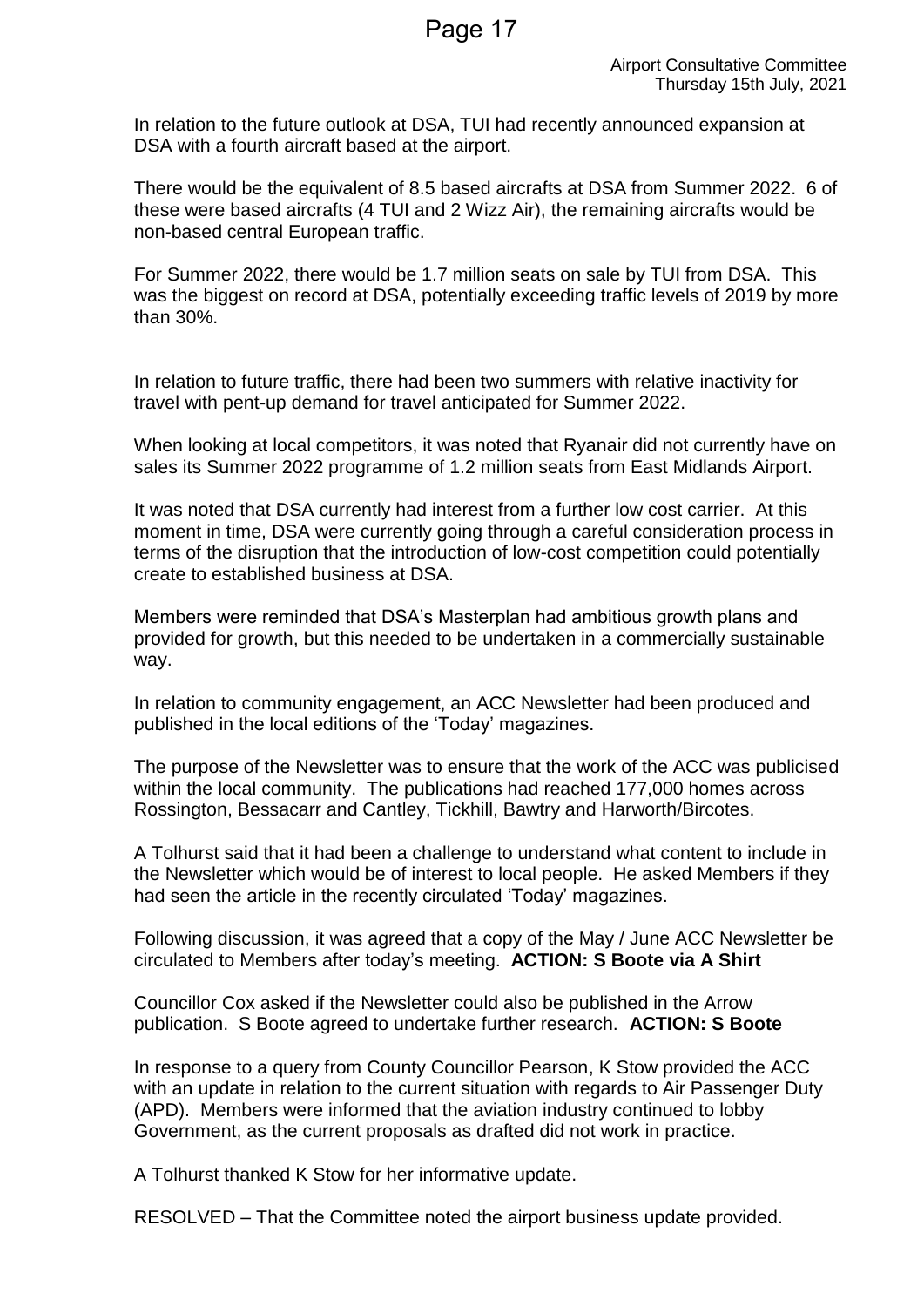# 7 PEEL LAND AND PROPERTY UPDATE - DEVELOPMENT

A Tolhurst welcomed Neal Biddle, Development Director for GatewayEast to his first ACC meeting.

N Biddle introduced a Community Engagement Issues Matrix which had been developed to create an efficiency in handling matters which had been raised by the local community and to ensure that the ACC holds a record of progress through to resolution of these matters.

The following updates were provided:-

#### Flooding First Avenue

A meeting would be held with Peel Land and Property Engineers on 16<sup>th</sup> July 2021 to examine the results of the infiltration testing. RWO would commence infiltration testing week commencing  $19<sup>th</sup>$  July 2021.

#### Flooding - Pembridge Park Estate

A topographic survey had been commissioned and work would start onsite on  $16<sup>th</sup>$ July 2021 focusing on the Pembridge Park area, drainage network and upstream sites.

Once AECOM had all the data required, they would be able to prepare options for resolving both the short-term and long-term phases of the remediation work.

#### Traffic Speeds - Airport Estate Roads

During the last week, specialist Highways consultants had appointed to undertake an exercise to review site wide speed limits, measures and signage with a view to lower the traffic speed limits on the airport estate roads.

It was anticipated that a report from the consultants would be available during August.

#### Traffic Management (ANPR) / 15 minutes Free Car Parking

Further work would be undertaken with Doncaster MBC and specialist Highways consultant before a resolution could be reached.

An update would be provided in the next iteration of the matrix.

#### Children's Play Facility – Auckley

The transfer of play facility and sports pitch to Auckley Parish Council, with payment of dowry had been agreed in principle by all parties on 14<sup>th</sup> July 2021. It was anticipated that completion was expected by  $30<sup>th</sup>$  July 2021.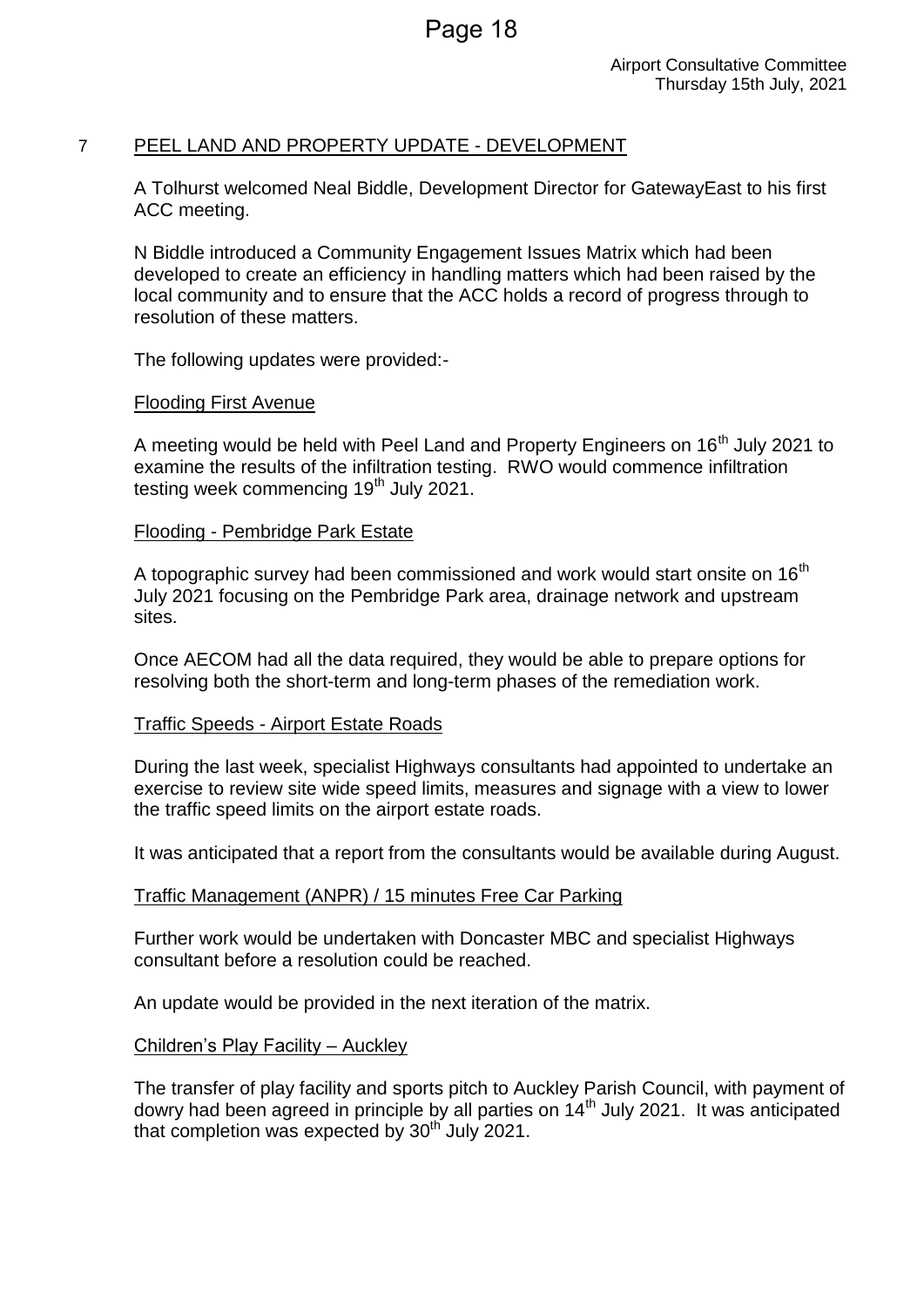Community Communications and Engagement are not meeting the needs of the **Community** 

It was noted that progress had been made to keep local residents informed of the work of the ACC via a newsletter which would be published bi-monthly in the local 'Today' magazines.

Anti-social behaviour Old Bawtry Road and obstruction of a public right of way (spotters) Quarry tenant and Complaints regarding access to old Bawtry Road access for Spotters

Members were informed that the above issues were interlinked and that there was a large amount of detailed work to be undertaken on rights of way by the Property Team before a resolution could be reached.

A further update together with potential resolutions would be provided at the October ACC meeting.

K Stow said that when an issue had reached closure it would be presented to the ACC in letter format to try to avoid the reoccurrence of the same issues coming forward again that had previously been explored.

It was confirmed that any further issues brought to the airport's attention would be entered onto the matrix.

The Committee thanked N Biddle and K Stow for the work which had been undertaken to produce the matrix and for the commitment of Peel Land and Property and DSA to reach a satisfactory resolution on the issues identified.

# GatewayEast Update

For the benefit of new Members, N Biddle provided the Committee with an overview of the GatewayEast development.

The Committee were informed that Peel Land and Property had been granted planning permission for the innovation / IQ quarter.

A Memorandum of Understanding (MoU) had been signed with the University of Sheffield for a joint aspiration of creating an advanced manufacturing hub onsite at the airport which would generate hi-tech engineering jobs and an innovation cluster for creating prototypes and hi-tech materials which have a strong link with aviation.

A regular Working Group had been established with the University of Sheffield to work on the joint aspiration.

K Stow added that, DSA and Peel Land and Property were very pleased to be working in partnership with the University of Sheffield. In addition, DSA were also working with AMRC colleagues on the issue of sustainable aviation and new technologies.

In response to a query from Councillor Cox, it was confirmed that Peel Land and Property had been engaged with the GatewayEast Academy from Business Doncaster.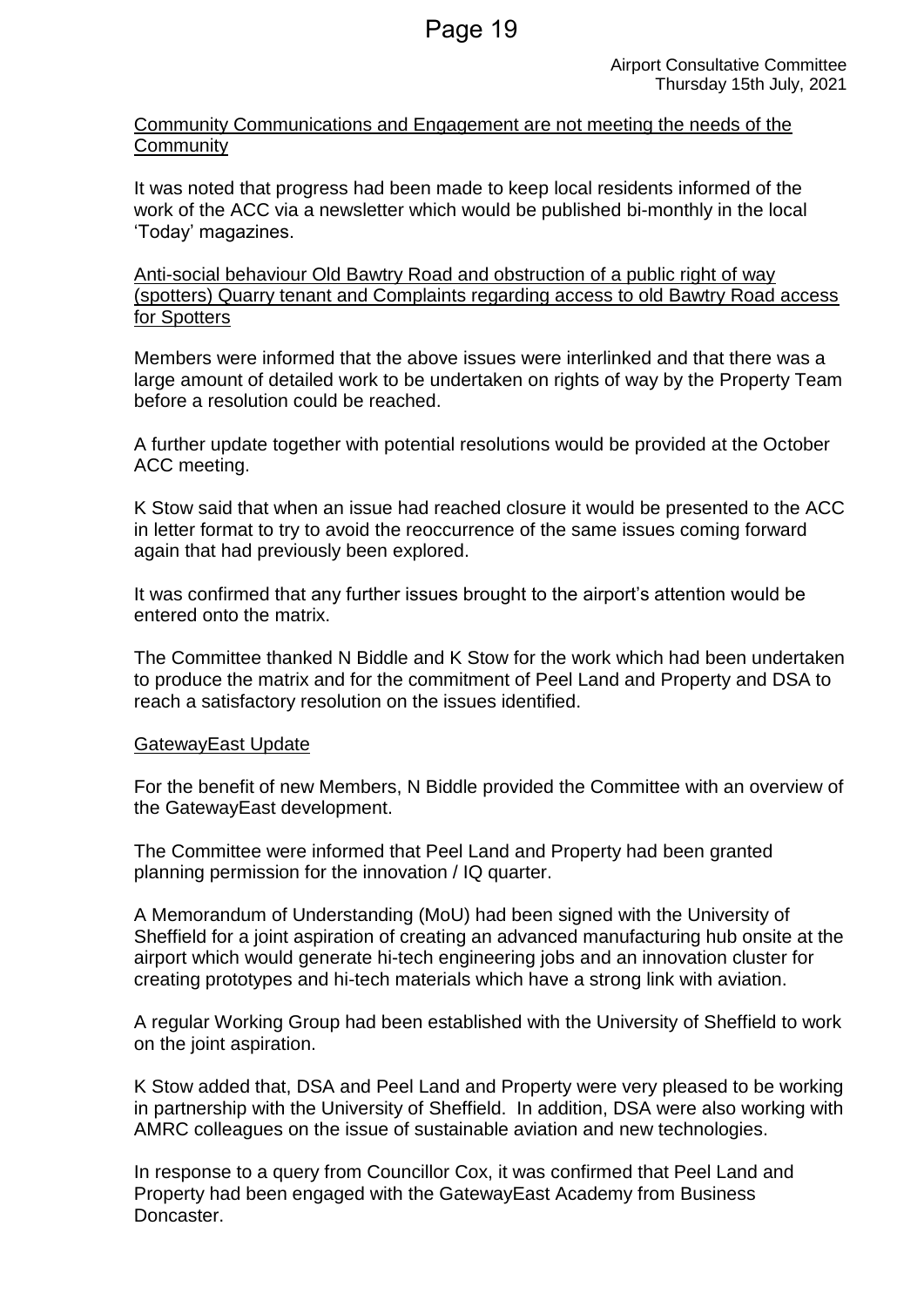Members noted that work was also taking place with Business Doncaster on developing a skills package in relation to the skills taught in local schools and colleges to ensure that they are addressing the market need by the creation of the advanced manufacturing site, focusing on engineering skills.

Alongside the advanced manufacturing hub there would also be a number of other industrial and logistic units onsite. Work was currently being undertaken to examine how Peel Land and Property could deliver this phase of work to support this development.

Work was also being undertaken with Doncaster MBC to identify opportunities for joint funding packages. Subject to funding, it was anticipated that work could commence onsite from 2022.

The residential development (Hurstwood) was currently at planning phase.

Work was also taking place on the delivery of an infrastructure package to gain access to the site and deliver the first phases of the Central Plaza development.

RESOLVED – That the Committee noted the update provided.

#### 8 PEEL LAND AND PROPERTY UPDATE - PLANNING

For the benefit of new Members, G Finch provided the Committee with an overview of GatewayEast and the Airport's Masterplan.

Members were informed that the Airport Masterplan had been updated and consulted upon in Spring 2018 to take account of some additional substantial land holding around the airport estate.

The Airport Masterplan had received wide support with a section contained within the Doncaster MBC Local Plan incorporating elements of the Airport Masterplan with a defined specific Masterplan for this area, (known as the Airport Policy Area within the Doncaster MBC Local Plan, now branded as 'GatewayEast').

Members were informed that the Doncaster MBC Local Plan was now moving fast towards adoption. The Planning Inspectorate's Report had been received with no unexpected issues brought to Doncaster MBC's attention with regards to the Plan as a whole and the allocations for development within the Airport Policy Area.

The Doncaster MBC Local Plan would be presented at Doncaster MBC's full Council meeting on 27<sup>th</sup> September 2021 for adoption.

G Finch said that there was a requirement to provide more information in relation to the delivery of the Masterplan in an integrated way to ensure all zones are connected by active and sustainable travel means (e.g.by foot, electric etc.).

The Policy would also require a Green Infrastructure Strategy to be developed to sit alongside Masterplan together with the creation of a Sustainability Strategy and Sustainable Transport Strategy which must incorporate an update to the Airport's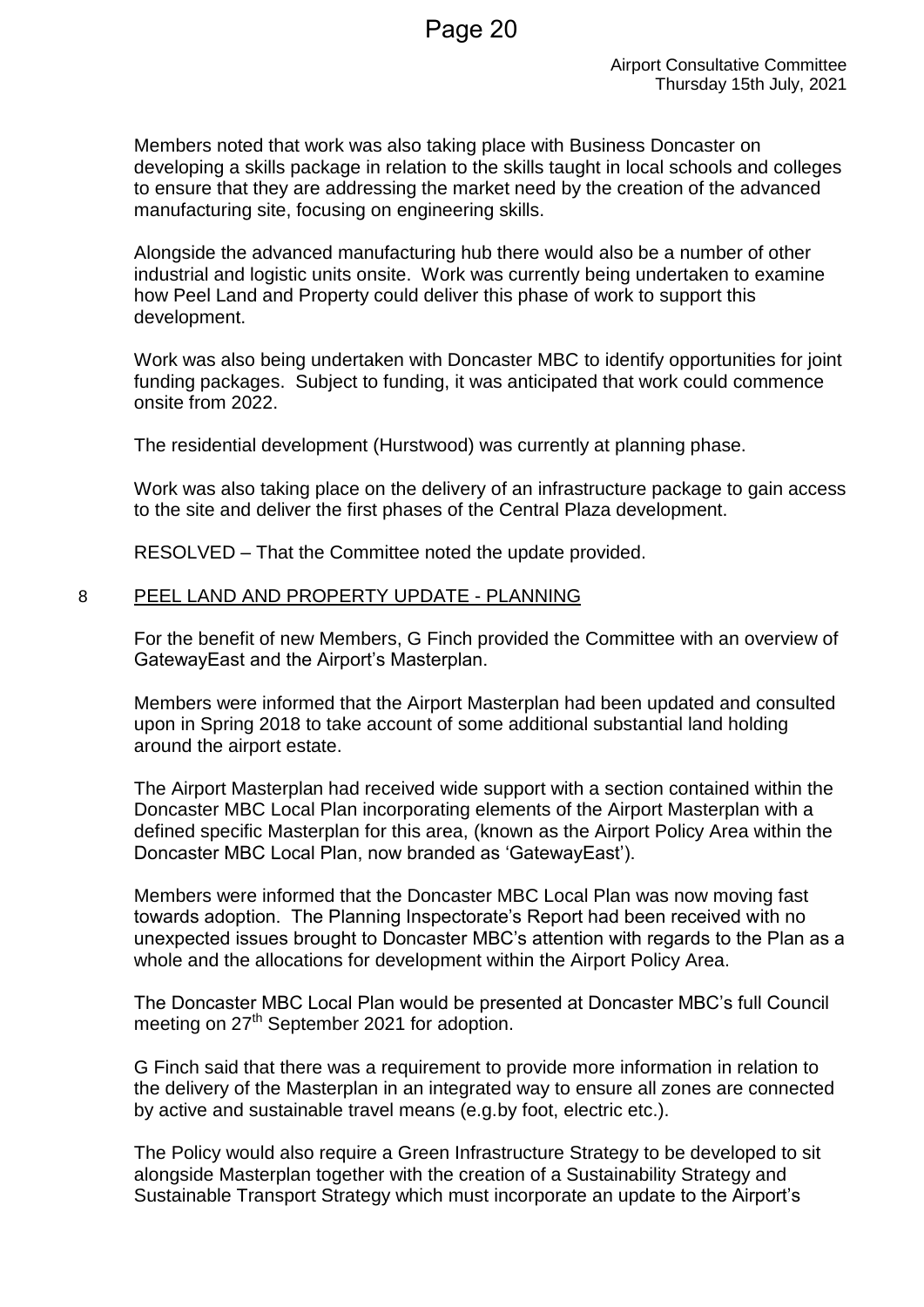Surface Access Strategy. Peel Land and Property would also develop a Social Values Framework.

In relation to the Sustainable Transport Strategy, K Stow said that based on previous discussions around the resurrection of the Airport Transport Forum a consultation and engagement exercise would need to be undertaken to influence the preparation of the Sustainable Transport Strategy, which would become the foundations to resurrect the Airport Transport Forum.

A full consultant team had now been engaged across all the disciplines needed to deliver the outputs and worksteams of the Local Plan to move forward to advanced development stages of GatewayEast. Work would take place over the summer months with a view to public consultation taking place later in the year.

A planning application for the Central Plaza was scheduled to be considered at Doncaster MBC's Planning Committee on 17<sup>th</sup> August 2021.

A Tolhurst asked to what extent ACC Members should be appraising local residents of the planning applications being submitted to Doncaster MBC. Additionally, he queried if it was the ACC's responsibility to highlight this.

K Stow asked if Members could inform her of the information residents expected to be released by the airport / Peel Land and Property.

Councillor Cox said that, currently residents were happy with the level of information being shared by the airport and Peel Land and Property. However, this could change once work commenced onsite.

It was noted that the site Engagement Plan would be shared with ACC Members at a future meeting for their comments.

Councillor Rosling-Josephs asked if the airport / Peel Land and Property had a Facebook page to provide a link to the community.

In response, K Stow said that DSA had a Facebook page, Instagram and Twitter accounts. However, GatewayEast as a brand did not have any social media presence. In addition, Peel Land and Property did have social media accounts. Discussions were taking place to setup a dedicated social media account where GatewayEast information could be published.

Members were informed that Auckley Parish Council were currently consulting on its Neighbourhood Plan. G Finch and colleagues would be reviewing the Plan to ensure that it was reflective of the Airport Masterplan and GatewayEast aspirations.

RESOLVED – That Members noted the updates provided.

# 9 COMMUNITY INVESTMENT FUND UPDATE

S Boote informed the Committee that all successful 2021 projects had now received funding form the Airport's Community Investment Fund.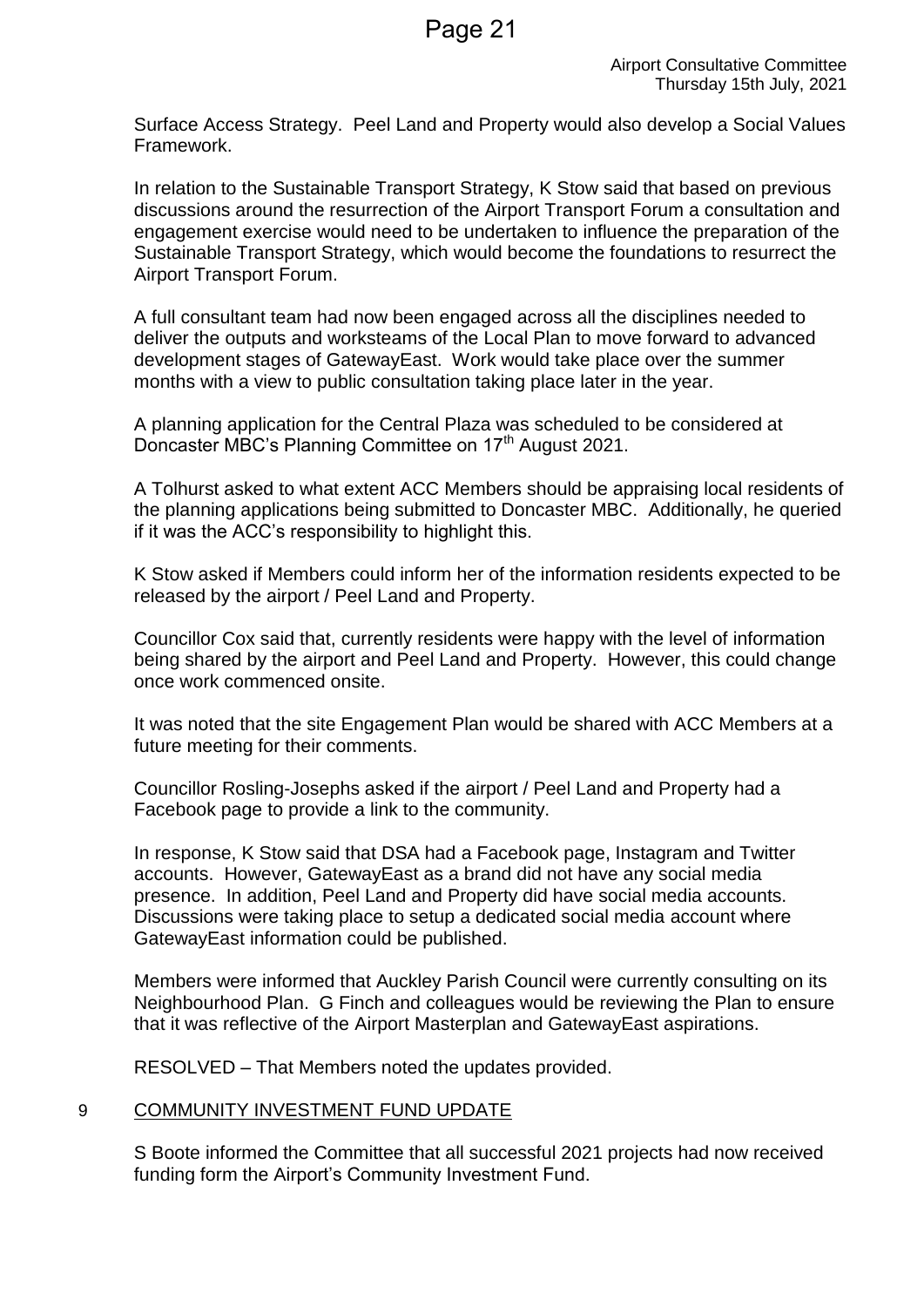K Stow highlighted that there were three 2021 Community Investment projects where a funding contribution towards the full project costs had been made by airport.

In the event that these projects were unable to deliver within a set timeframe, the ACC would be notified and a recommendation sought for the project to either return the funds, or otherwise, as recommended by the ACC.

On a separate matter, K Stow reported that in recent months there had been two separate incidents at the airport where DSA First Aiders had made use of defibrillators onsite and had highlighted the lifesaving value of these pieces of equipment.

As an addition to the Community Investment Fund for 2021, DSA were proposing to open an entry for applications for defibrillators in the community.

Members were informed that DSA would be pleased to fund three defibrillators in the community to a cost of £1,500 each.

A discussion would take place with A Tolhurst around inviting applications for the community defibrillators. **ACTION: K Stow / A Tolhurst**

RESOLVED – That the update be noted.

#### 10 DRAFT MINUTES OF THE NOISE MONITORING AND ENVIRONMENTAL SUB-COMMITTEE HELD ON 24TH JUNE 2021

RESOLVED – That the Committee noted the draft minutes of the Noise Monitoring and Environmental Sub-Committee held on 24<sup>th</sup> June 2021.

11 DSA ANNUAL NOISE REPORT 2020/21

A Tolhurst informed the Committee that the Annual Noise Report for the period 1st April 2020 to 31<sup>st</sup> March 2021 had been presented at the Noise Monitoring and Environmental Sub-Committee held on 24<sup>th</sup> June 2021.

The Noise Monitoring and Environmental Sub-Committee had recommended that the Annual Noise Report for 2020/21 be sent on to Doncaster MBC under the terms of the Section 106 agreement.

A Tolhurst provided Members with the key highlights contained in the Annual Noise Report.

The Committee thanked Andrew Dutton and Colin Barnes for producing the Annual Noise Report for 2020/21.

RESOLVED – That the Committee endorsed the Annual Noise Report for 2020/21 and requested that it be sent on to Doncaster MBC under the terms of the Section 106 agreement.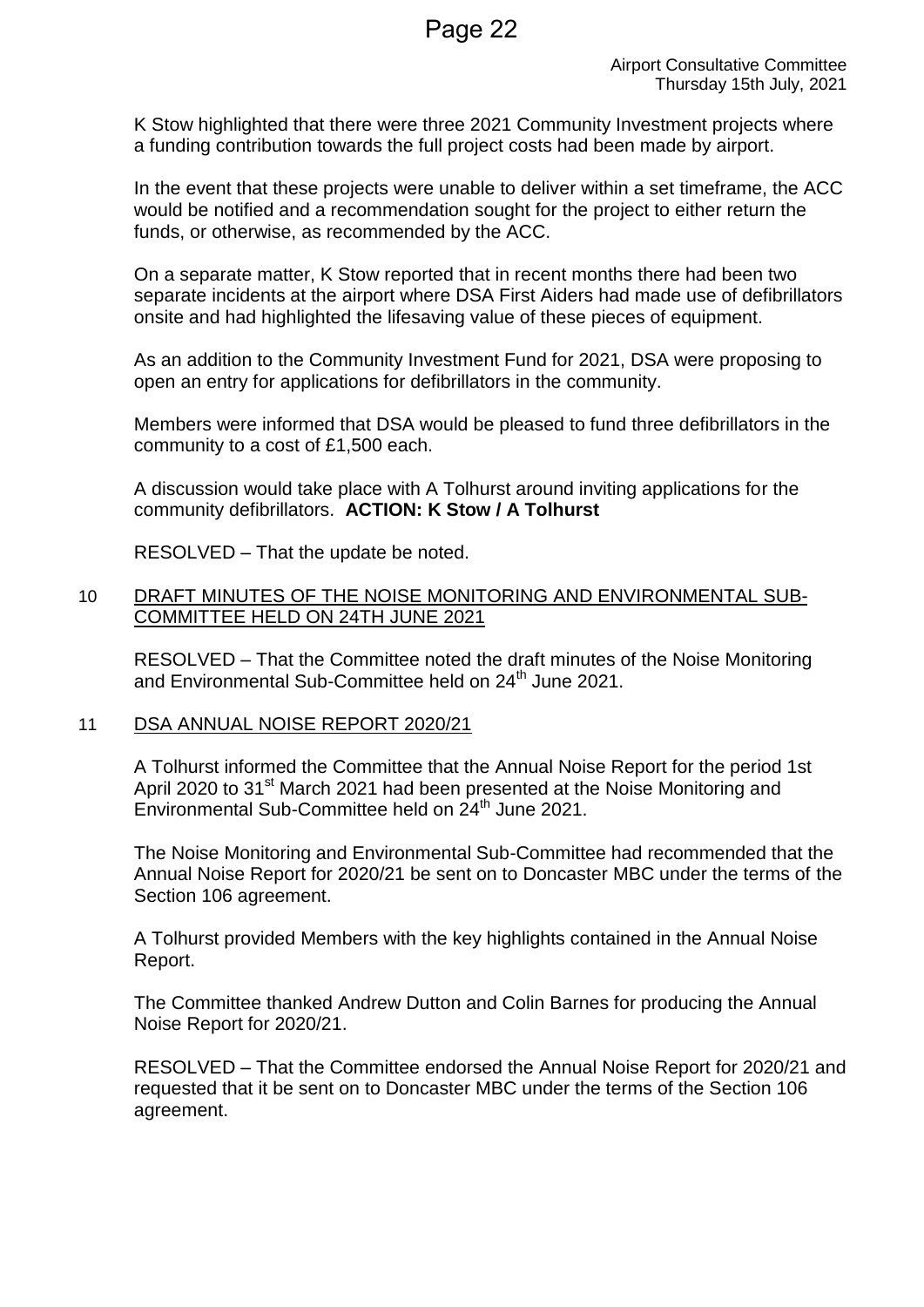# 12 IPSOS MORI - HEATHROW COMMUNITY ENGAGEMENT BOARD (HCEB) STUDY - SUGGESTIONS FOR ACCS

The Committee received an extract of Ipsos MORI's Heathrow Community Engagement Board (HCEB) Study - Suggestions for ACCs.

Based the extract, Members agreed that the ACC had a wide-but-local focus, was visible, demonstrated tangible results and was accessible to a diverse range of residents from different areas, backgrounds and disabilities.

In response to a query from Councillor Cox around improving DSA's visibility, K Stow said that, unfortunately DSA were unable to participate in the forthcoming Auckley Show this year, but would like to attend future shows.

Councillor Cox asked if there were any plans to re-commence the work undertaken prior to the COVID pandemic around the Airport's Heritage.

In response, K Stow said that the airport would like to re-engage with the project when ACC meetings were back to being held in person.

Councillor Johnson said that he attended a number of local Parish and Town Council meetings, namely, Rossington, Bawtry and Auckley and would be happy to provide them with feedback from ACC meetings.

A Tolhurst welcomed and thanked Councillor Johnson for agreeing to provide the local Parish and Town Council meetings listed above with feedback from ACC meetings.

RESOLVED – That the Committee noted the contents of Ipsos MORI's Heathrow Community Engagement Board (HCEB) Study - Suggestions for ACCs extract.

# 13 ANY OTHER BUSINESS

i) ACC Newsletter

Town Councillor Cropley said that the production of the ACC Newsletter would prove to be very beneficial.

# ii) Solar Panels at DSA

County Councillor Pearson asked if DSA had any plans to install solar panels around the airport site.

K Stow replied that Peel NRE (part of Peel Land and Property) were currently in the process of developing a solar scheme for DSA.

It was agreed that a further update would be made at the October meeting. **ACTION: K Stow**